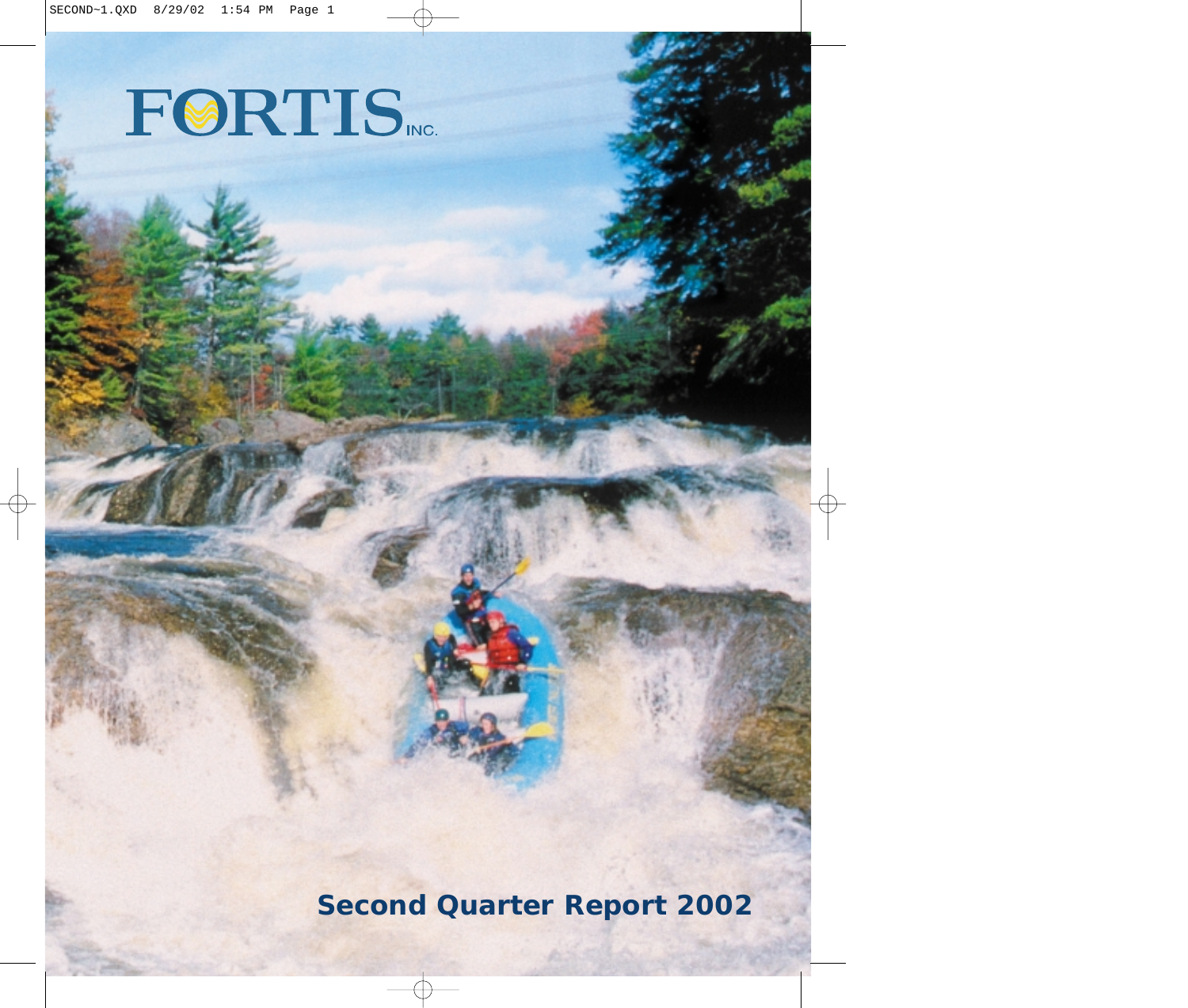# *Dear Shareholder:*

*Fortis Inc. has delivered a seventeen per cent increase in recurring earnings to our shareholders this quarter compared to the second quarter last year.*

*Fortis has made recent acquisitions and investments in support of our strategy to pursue profitable growth opportunities and to continue to deliver strong earnings to our shareholders.*

*In May, Fortis entered into an agreement with Enbridge Consumers Energy Inc. (Enbridge) to acquire Enbridge's 100 per cent interest in Cornwall Street Railway Light and Power Company Limited (Cornwall Electric) for an aggregate cash purchase price of \$67 million.*

*Cornwall Electric is an Ontario-based electric transmission and distribution utility which supplies electricity to approximately 22,600 customers in the City of Cornwall, South Glengarry, South Stormont and the Ontario portion of the Mohawk Territory of Akwesasne.*

*The acquisition of Cornwall Electric is another significant step for Fortis in growing our utility assets in Ontario and builds on our investment in Canadian Niagara Power.*

*We expect this acquisition to be immediately accretive to the earnings of Fortis.* 

*In June, Fortis made a public offering of two million Common*

1



*Shares for gross proceeds to the Corporation of \$97.7 million.*

*Subsequent to quarter-end, Fortis completed its acquisition of the remaining fifty per cent interest in Canadian Niagara Power for an aggregate purchase price of \$49 million. Canadian Niagara Power is well-positioned to meet the challenges and opportunities presented by the restructuring of the Ontario electricity market and we are highly confident in the company's ability to successfully expand in Ontario.*

*H. Stanley Marshall President and Chief Executive Officer Fortis Inc.*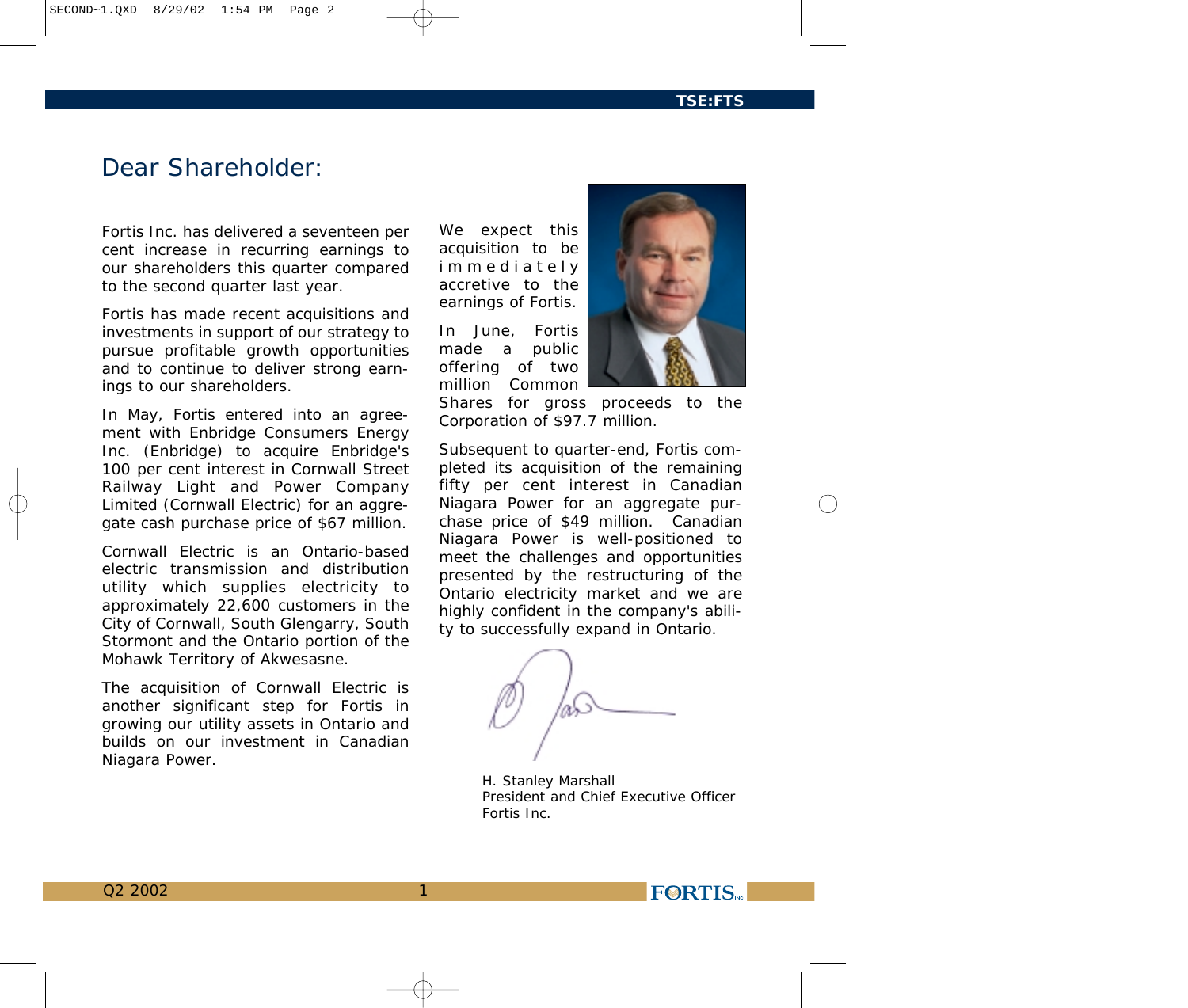| Fortis Inc.<br><b>Financial Highlights</b> |                |                      |                           |              |
|--------------------------------------------|----------------|----------------------|---------------------------|--------------|
| Period Ended June 30                       |                |                      |                           |              |
|                                            |                | Quarter              | Year-to-date              |              |
| (\$000s)                                   | 2002           | 2001                 | 2002                      | 2001         |
| Revenue                                    | 166,565        | 156,837              | 349,321 336,274           |              |
| Cash flow from operations <sup>(1)</sup>   | 32,327         | 34,570               | 65,202                    | 66,987       |
| Recurring earnings                         | 16,545         | 13,399               | 31,539                    | 28,502       |
| Non-recurring items                        |                | 3,149                |                           | 3,535        |
| Earnings applicable to common shares       | 16,545         | 16,548               | 31,539                    | 32,037       |
| Recurring earnings per common share (\$)   | 1.05           | 0.90                 | 2.05                      | 1.92         |
| Earnings per common share (\$)             | 1.05           | 1.11                 | 2.05                      | 2.16         |
|                                            |                |                      |                           |              |
|                                            |                | <b>Gross Revenue</b> |                           |              |
|                                            | Quarter        |                      |                           | Year-to-date |
| (\$000s)                                   | 2002           | 2001                 | 2002                      | 2001         |
| <b>Newfoundland Power</b>                  | 91,440         | 88,773               | 206,864 204,855           |              |
| Maritime Electric <sup>(2)</sup>           | 23,225         | 24,261               | 48,324                    | 48,745       |
| Canadian Niagara Power <sup>(3)</sup>      | $13,796^{(4)}$ | 10,132               | 22,356                    | 21,196       |
| <b>Belize Electricity</b>                  | 20,017         | 18,520               | 38,175                    | 33,938       |
| <b>Belize Electric (BECOL)</b>             | 3,272          | 2,411                | 6,093                     | 4,077        |
| <b>Fortis Properties</b>                   | 23,241         | 18,950               | 41,502                    | 35,739       |
|                                            |                |                      |                           |              |
|                                            |                |                      | <b>Energy Sales (GWh)</b> |              |
|                                            | Quarter        |                      |                           | Year-to-date |
|                                            | 2002           | 2001                 | 2002                      | 2001         |
| Newfoundland Power                         | 1,198          | 1,165                | 2,773                     | 2,739        |
| Maritime Electric <sup>(2)</sup>           | 251            | 266                  | 536                       | 535          |
| Canadian Niagara Power                     | $238^{(4)}$    | 159                  | $393^{(4)}$               | 314          |
| <b>Belize Electricity</b>                  | 71             | 67                   | 133                       | 124          |
| BECOL <sup>(5)</sup>                       | 17             | 9                    | 29                        | 24           |
| $\sim$ Defere working capital adjustments  |                |                      |                           |              |

efore working capital adjustments (2) Results of Maritime Electric include operations of FortisUS Energy.

(3) 100% of revenue shown for Canadian Niagara Power (CNP). In July 2002, Fortis Inc. acquired the remaining 50% interest in CNP.

(4) Effective May 1, 2002, CNP's distribution and generation businesses were separated as required by restructuring of the Ontario electricity market. CNP's unregulated generation business now sells its production entirely into the Ontario market and its regulated distribution business meets its sales requirements from power purchased from the market. Prior to May 1, 2002, CNP's generation business supplied power directly to its distribution customers. Sales and revenues since May 1, 2002 are greater than in prior periods as distribution sales are now met with purchased power.

(5) Fortis Inc. acquired a 95% interest in BECOL in January 2001. Comparative figures provided for information only.

*Note: Financial information in this release is presented in Canadian dollars unless otherwise specified.*

2

Q2 2002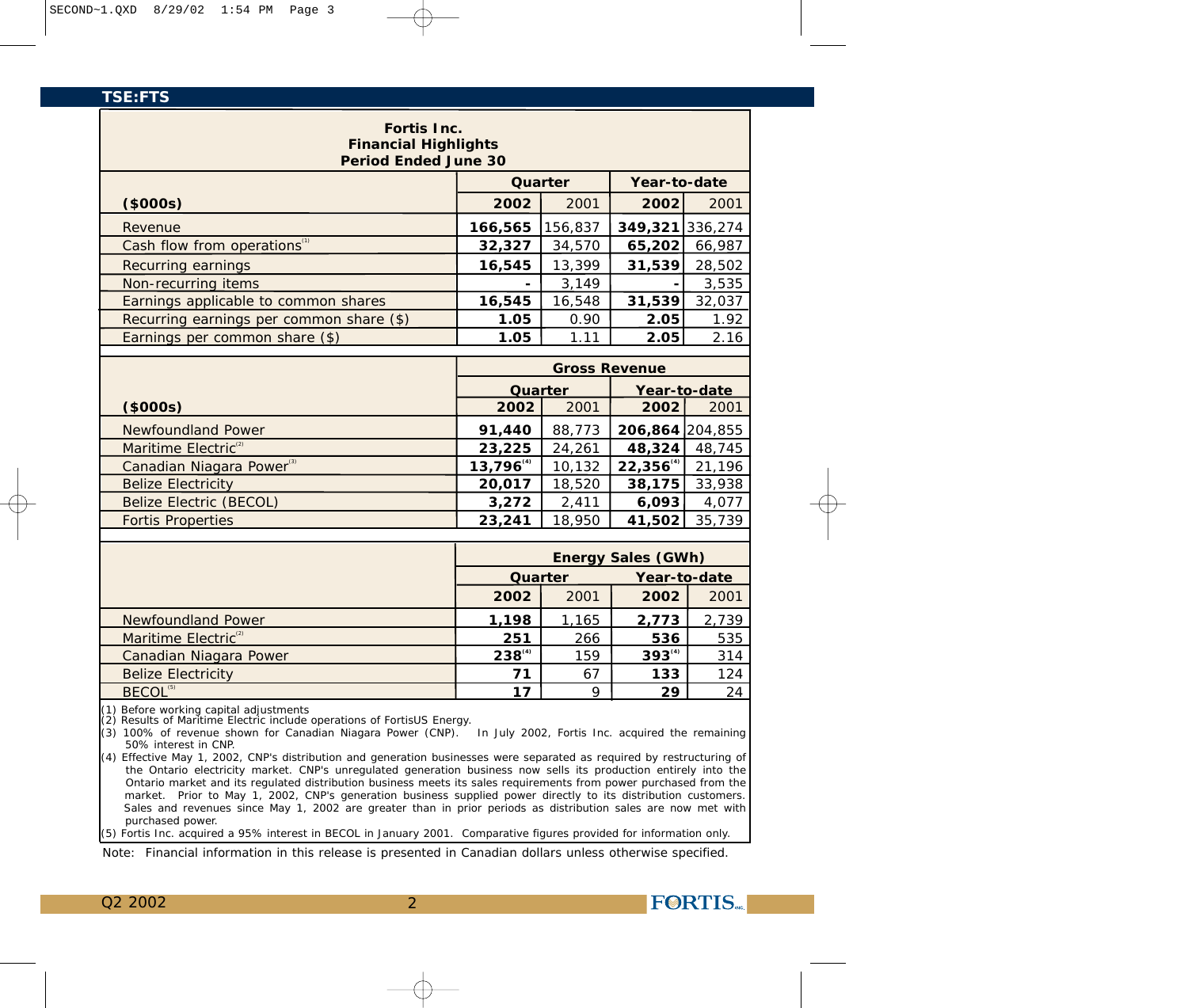Recurring earnings for the second quarter were \$16.5 million, \$3.1 million higher than recurring earnings of \$13.4 million for the second quarter last year. This increase represents recurring earnings per common share of \$1.05, seventeen per cent higher than recurring earnings per common share of \$0.90 for the second quarter last year. Year-to-date, recurring earnings were \$31.5 million compared to \$28.5 million for the same period last year. Year-to-date, recurring earnings per common share increased to \$2.05 from \$1.92 in 2001. The increase was primarily attributable to increased earnings from BECOL, Belize Electricity and Fortis Properties and a reduction in corporate expense associated with the implementation of new accounting rules regarding goodwill amortization.

On a non-recurring basis, earnings for the second quarter were \$16.5 million comparable to the same period in 2001. Earnings per common share decreased to \$1.05 for the second quarter compared to \$1.11 for the second quarter of 2001. Year-to-date, non-recurring earnings were \$31.5 million compared to \$32.0 million for the first half of last year. On a non-recurring basis, earnings per common share were \$2.05 for the first half of 2002 compared to \$2.16 for the same period last year.

Revenue for the second quarter increased to \$166.6 million from \$156.8 million for the second quarter of 2001. Year-to-date, revenue increased approximately four per cent to \$349.3 million from \$336.3 million for the

| Fortis Inc.<br><b>Earnings Contribution by Company</b><br>Period Ended June 30 |         |        |                          |                    |
|--------------------------------------------------------------------------------|---------|--------|--------------------------|--------------------|
| (\$ millions)                                                                  | Quarter |        |                          | Year-to-date       |
|                                                                                | 2002    | 2001   | 2002                     | 2001               |
| Earnings/(Loss)                                                                |         |        |                          |                    |
| Newfoundland Power                                                             | 9.1     | 9.0    | 19.3                     | 21.2               |
| Maritime Electric <sup>(1)</sup>                                               | 1.9     | 2.0(2) | 3.6                      | 3.8 <sup>(2)</sup> |
| Canadian Niagara Power                                                         | 1.4     | 1.3    | 2.5                      | 2.6                |
| <b>Belize Electricity</b>                                                      | 1.8     | 1.5(2) | 3.0                      | 2.7 <sup>(2)</sup> |
| <b>BECOL</b>                                                                   | 0.5     | (0.1)  | 0.5                      | (0.3)              |
| <b>Caribbean Utilities</b>                                                     | 1.3     | 1.0    | 2.4                      | 2.1                |
| <b>Fortis Properties</b>                                                       | 2.5     | 2.1    | 3.5                      | 2.9                |
| Corporate                                                                      | (2.0)   | (3.4)  | (3.3)                    | (6.5)              |
| Earnings before non-recurring items                                            | 16.5    | 13.4   | 31.5                     | 28.5               |
| Fortis Trust - Discontinued Operations                                         | ۰       | 0.1    |                          | 0.2                |
| Gain on sale of Fortis Trust                                                   | ۰       | 0.5    |                          | 0.5                |
| Interest on income tax reassessment - CNP                                      | -       |        | $\overline{\phantom{a}}$ | 0.3                |
| Gain on sale of Centennial Building                                            |         | 2.5    |                          | 2.5                |
| Earnings applicable to common shares                                           | 16.5    | 16.5   | 31.5                     | 32.0               |

(1) *Results of Maritime Electric include operations of FortisUS Energy.*

*(2) Restated. See Note 10 to the consolidated financial statements.*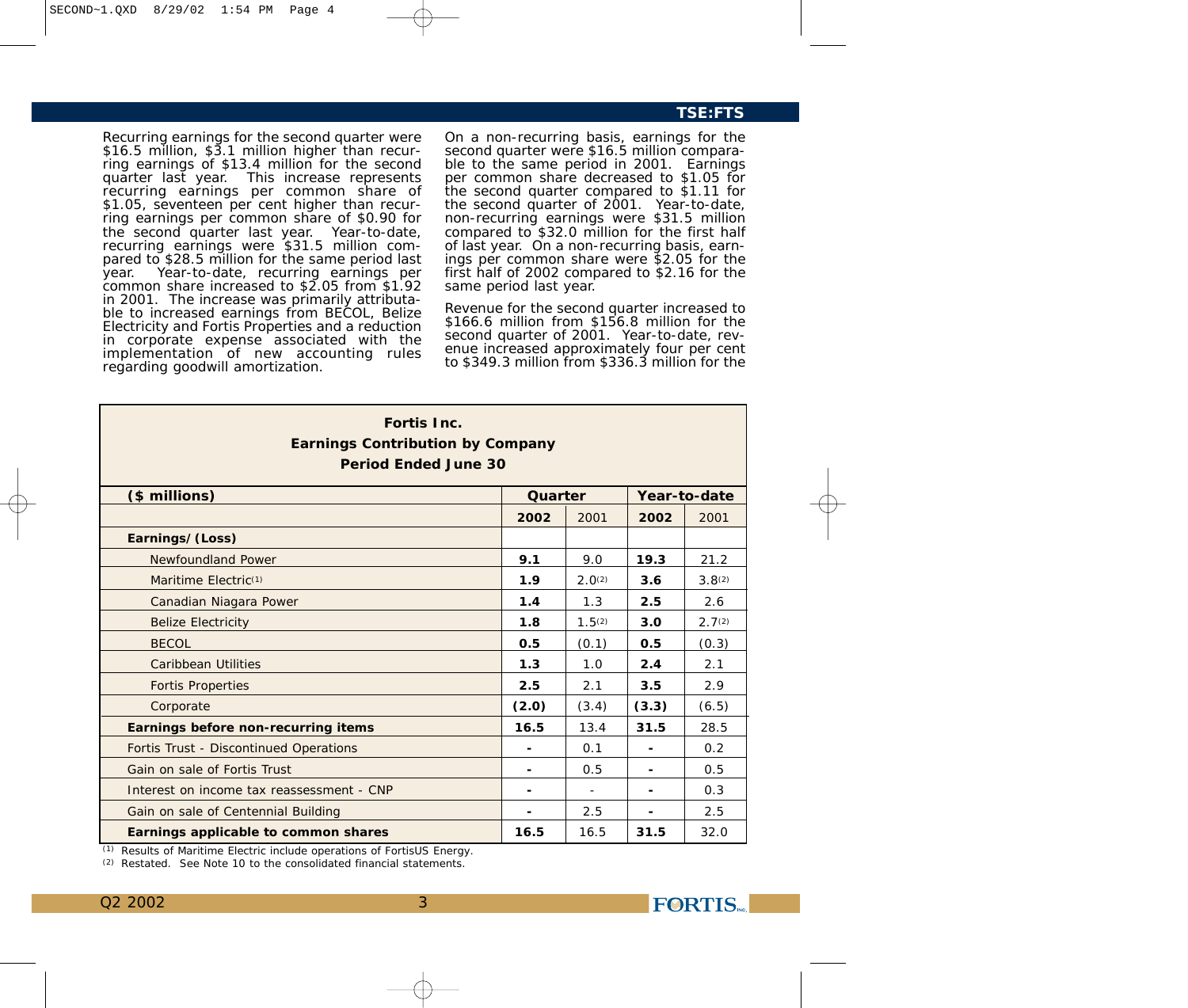first half of 2001. Revenue associated with the acquisition of assets by Fortis Properties as well as increased energy sales at most utilities led the growth in revenue.

Cash flow from operations for the second quarter was \$32.3 million compared to \$34.6 million for the same period last year. Year-todate, cash flow from operations was \$65.2 million compared to \$67.0 million for the same period last year.

# **UTILITY OPERATIONS**

# **NEWFOUNDLAND POWER**

Newfoundland Power's earnings for the second quarter were \$9.1 million, up slightly from the same quarter last year. Year-to-date, earnings were \$19.3 million, a \$1.9 million decrease compared to the same period last year. In 2001, the utility's earnings were higher due to a tax refund from Canada Customs and Revenue Agency related to the resolution of a long-standing income tax issue.

Energy sales for the second quarter were 1,198 GWh, a 2.8 per cent increase over the same quarter last year. Year-to-date, energy sales were 2,773 GWh compared to 2,739 GWh for the same period in 2001. Growth in the number of customers and average residential energy usage, reflecting the strong economic growth in the Newfoundland economy, contributed to the increase in energy sales.

Revenue for the second quarter was \$91.4 million compared to \$88.8 million for the same quarter last year. Year-to-date, revenue was \$206.9 million, \$2.0 million higher than the

same period last year. Revenue was higher due to increased energy sales and increased pole rental revenues partially offset by a 0.6 per cent decrease in electricity rates effective January 1, 2002.

Newfoundland Power's operating expenses excluding purchased power costs were \$12.3 million compared to \$13.6 million for the second quarter of 2001. Year-to-date, operating expenses excluding purchased power costs were \$25.2 million compared to \$26.3 million for the same period last year. The decrease in operating expenses is associated with costs pertaining to an early retirement program in 2001.

Amortization expense for the second quarter was \$10.5 million compared to \$9.8 million for the same period last year. The company's continued investment in the electricity system combined with the purchase of joint-use poles from Aliant Telecom Inc. resulted in the increased amortization expense.

# **MARITIME ELECTRIC**<sup>1</sup>

Maritime Electric's earnings for the second quarter were \$1.9 million, a \$0.1 million decrease compared to restated earnings of \$2.0 million for the same period last year. Year-to-date, earnings were \$3.6 million, \$0.2 million lower than restated earnings of \$3.8 million for the first half of 2001. The decrease in earnings was primarily attributable to an increase in purchase power expenses associated with a scheduled maintenance outage of the New Brunswick Power Point Lepreau Nuclear Generating Station (Point Lepreau) partially offset by increased

**FORTIS** 

 $1$  Unless otherwise stated, results of Maritime Electric include operations of FortisUS Energy.<br>2 Comparative 2001 figures have been restated to reflect the amendments to the Maritime Electric Company Limited Regulation Act which came into effect October 2001 and had application effective January 1, 2001. (See Note 10 to the Financial Statements.)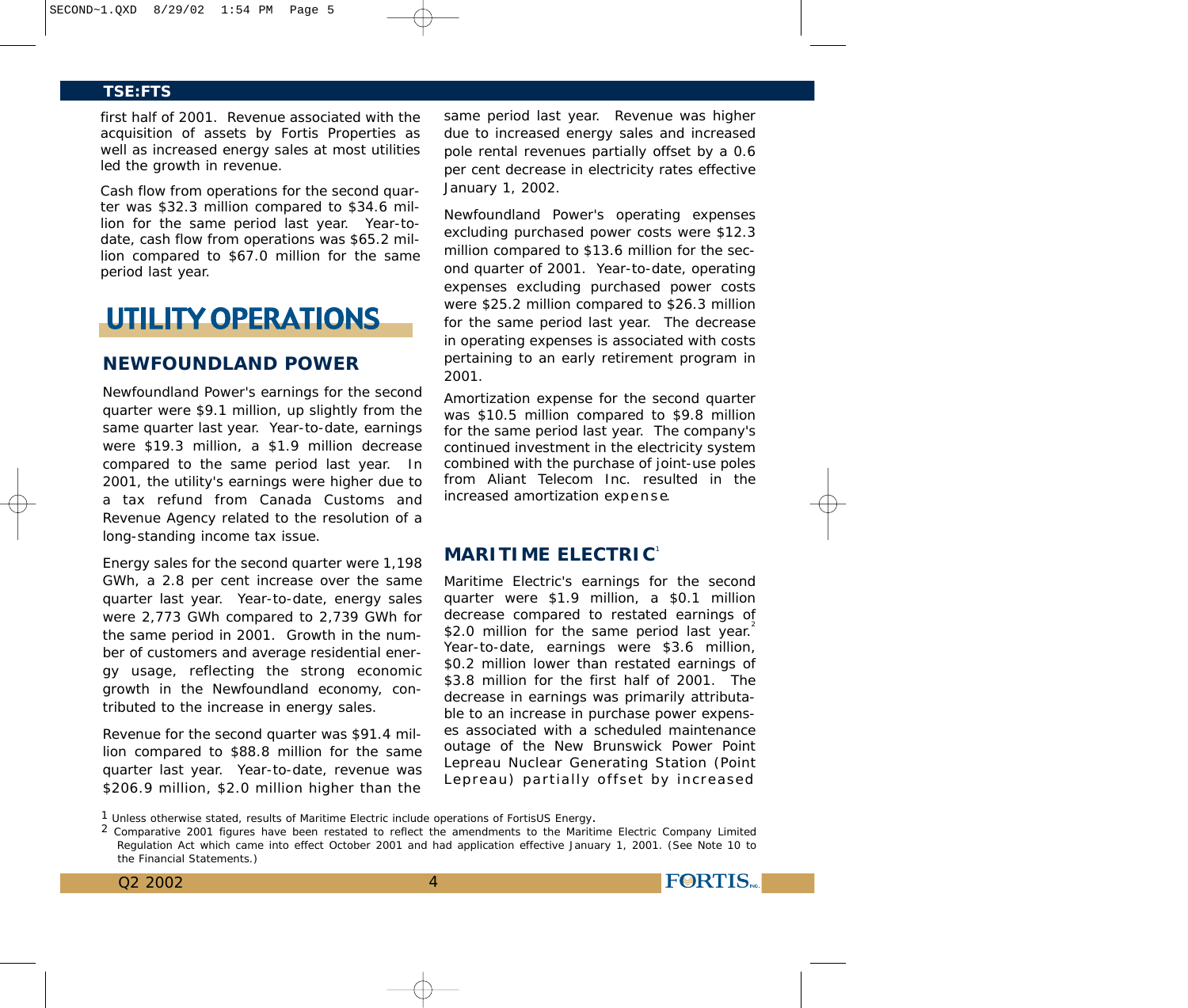# production at FortisUS Energy. Point Lepreau returned to service on July 13, 2002 and, as a result, lower relative energy prices are anticipated in the second half of the year.

Energy sales by Maritime Electric for the second quarter were 220 GWh compared to 239 GWh for the same period last year. Year-todate, energy sales were 476 GWh compared to 492 GWh for the first half of 2001. The decline in energy sales was primarily attributable to a cessation of wholesale energy sales to the City of

Summerside. Energy sales for the four plants owned by FortisUS Energy were 31 GWh in the second quarter compared to 27 GWh for the second

quarter of 2001. Year-to-date, energy sales were 60 GWh, a 17 GWh increase over the

first half of last year. Increased rainfall levels contributed to the higher production this year.

Revenue for the second quarter was \$23.2 million, a \$1.1 million decrease compared to the same period last year. Year-to-date, revenue was \$48.3 million, slightly lower than revenue of \$48.7 million for the same period in 2001. The decrease in revenue was primarily attributable to the decrease in wholesale energy sales partially offset by the increased electricity rates and the increased sales for FortisUS Energy.

Maritime Electric's operating expenses excluding energy costs were \$2.4 million for the second quarter compared to \$2.6 million for the same period last year. Year-to-date, operating expenses were \$5.2 million compared to \$4.9 million last year. The increase in operating expenses year-to-date was primarily the result of increased maintenance costs and property taxes.

Canadian Niagara Power contributed \$1.4 million to earnings in the second quarter compared to \$1.3 million for the same period last year. Year-to-date, Canadian Niagara Power contributed \$2.5 million compared to \$2.6 million for the first half of 2001. The decrease in earnings resulted from lower prices on energy sales in Canada and the United States partially offset by an increase

**CANADIAN NIAGARA POWER**

*On May 1, 2002, Canadian Niagara Power's distribution and generation businesses were separated as required by the restructuring of the Ontario electricity market.*

in distribution rates to the utility's customers and higher transmission rates due to the restructuring of electricity rates in Ontario as of May 1, 2002.

On May 1, 2002, Canadian Niagara Power's distribution and generation businesses were separated as required by the restructuring of the Ontario electricity market. The utility's unregulated generation business now sells its production entirely into the Ontario market and its regulated distribution business meets its sales requirements from power purchased from the market. Prior to May 1, 2002, the utility's generation business supplied power directly to the company's distribution customers. Services provided to customers of Port Colborne under the lease agreement finalized in April 2002 are also included in current results. Therefore, energy sales, revenue and purchased power costs are higher this year compared to 2001.

The following table summarizes Canadian Niagara Power's energy sales and revenues on a segmented basis.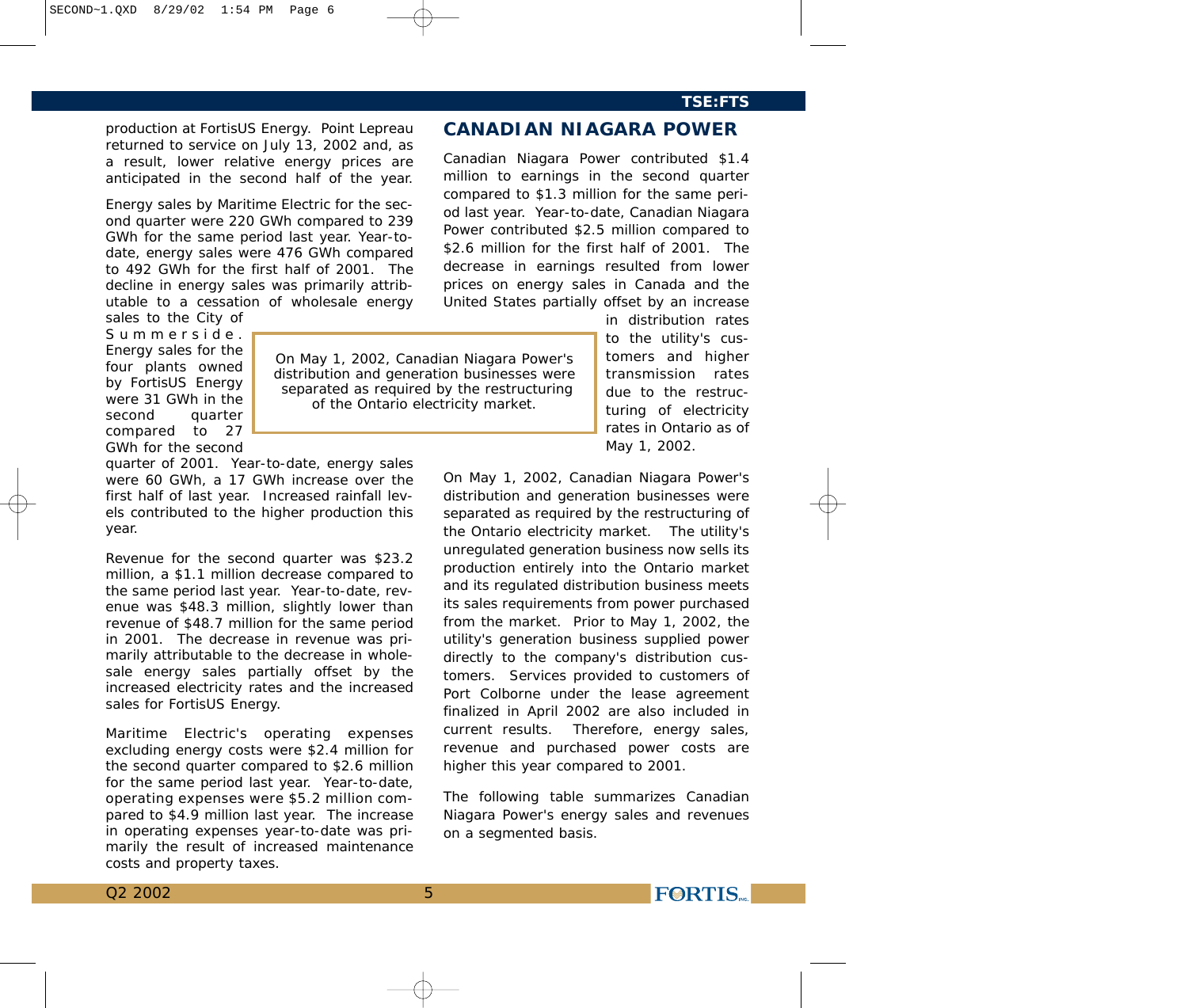|                                                                                                                   | <b>GWh Sales</b> |             |                          |               | Revenue (\$000s) |       |               |        |
|-------------------------------------------------------------------------------------------------------------------|------------------|-------------|--------------------------|---------------|------------------|-------|---------------|--------|
|                                                                                                                   |                  | 2nd Quarter |                          | Year-to-datel | 2nd Quarter      |       | Year-to-date  |        |
|                                                                                                                   | 2002             | 2001        | 2002                     | 2001          | 2002             | 2001  | 2002          | 2001   |
| Generation                                                                                                        | 139              | 92          | 224                      | 177           | 4,777            | 4.754 | 7.801         | 9,580  |
| <b>Distribution</b>                                                                                               | 99               | 67          | 169                      | 137           | 8,075            | 4,935 | 13,433        | 10,208 |
| Transmission                                                                                                      |                  |             |                          |               | 783              |       | 783           |        |
| $Other*$                                                                                                          |                  |             | $\overline{\phantom{0}}$ |               | 161              | 443   | 339           | 1,408  |
| Total                                                                                                             | 238              | 159         | 393                      | 314           | 13,796           |       | 10,132 22,356 | 21,196 |
| *Other revenue includes interest on investments, gains/losses on disposals, foreign exchange and marketing sales. |                  |             |                          |               |                  |       |               |        |

Energy sales for the second quarter were 238 GWh compared to 159 GWh for the second quarter of 2001. Year-to-date, energy sales were 393 GWh compared to 314 GWh for the same period last year. Distribution energy sales for the second quarter were 99 GWh compared to 67 GWh for the second quarter of 2001. Year-to-date, distribution energy sales were 169 GWh compared to 137 GWh for the first half of last year.

Revenue for the second quarter was \$13.8 million compared to \$10.1 million for the same period last year. Year-to-date, revenue was \$22.4 million compared to \$21.2 million for the same period in 2001. Revenue from generation sales was \$4.8 million for the second quarter, comparable to the same period last year. Year-to-date, revenue from generation sales was \$7.8 million compared to \$9.6 million last year. The decrease in revenue resulted from lower average prices this year compared to last year. Year-to-date, generation energy prices averaged \$34 per megawatt hour (MWh) compared to \$54 per MWh for the first half of 2001.

Revenue from distribution sales was \$8.1 million for the second quarter compared to \$4.9

million for the same period last year. Year-todate, revenue from distribution was \$13.4 million compared to \$10.2 million for the first half of 2001. Revenue associated with transmission was \$0.8 million in the second quarter and year-to-date. The increase in revenue from transmission is associated with the restructuring of the Ontario electricity market whereby transmission revenue is provided based on Canadian Niagara Power's share of the transmission assets in the province.

Canadian Niagara Power's operating expenses excluding energy costs were \$1.8 million for the second quarter compared to \$2.1 million for the same period last year. Year-to-date, operating expenses were \$3.6 million compared to \$4.3 million last year. The decrease in operating expenses was primarily the result of lower water right expenses.

# **BELIZE ELECTRICITY**<sup>3</sup>

Belize Electricity contributed \$1.8 million to earnings in the second quarter compared to \$1.5 million for the same quarter last year. Year-to-date, Belize Electricity contributed \$3.0 million, \$0.3 million higher than earn-

**FORTIS** 

6

Q2 2002

<sup>&</sup>lt;sup>3</sup> Comparative 2001 figures have been restated to reflect the adoption of the new recommendation of the Canadian Institute of Chartered Accountants on accounting for foreign exchange gains and losses. (See Note 10 to the Financial Statements.)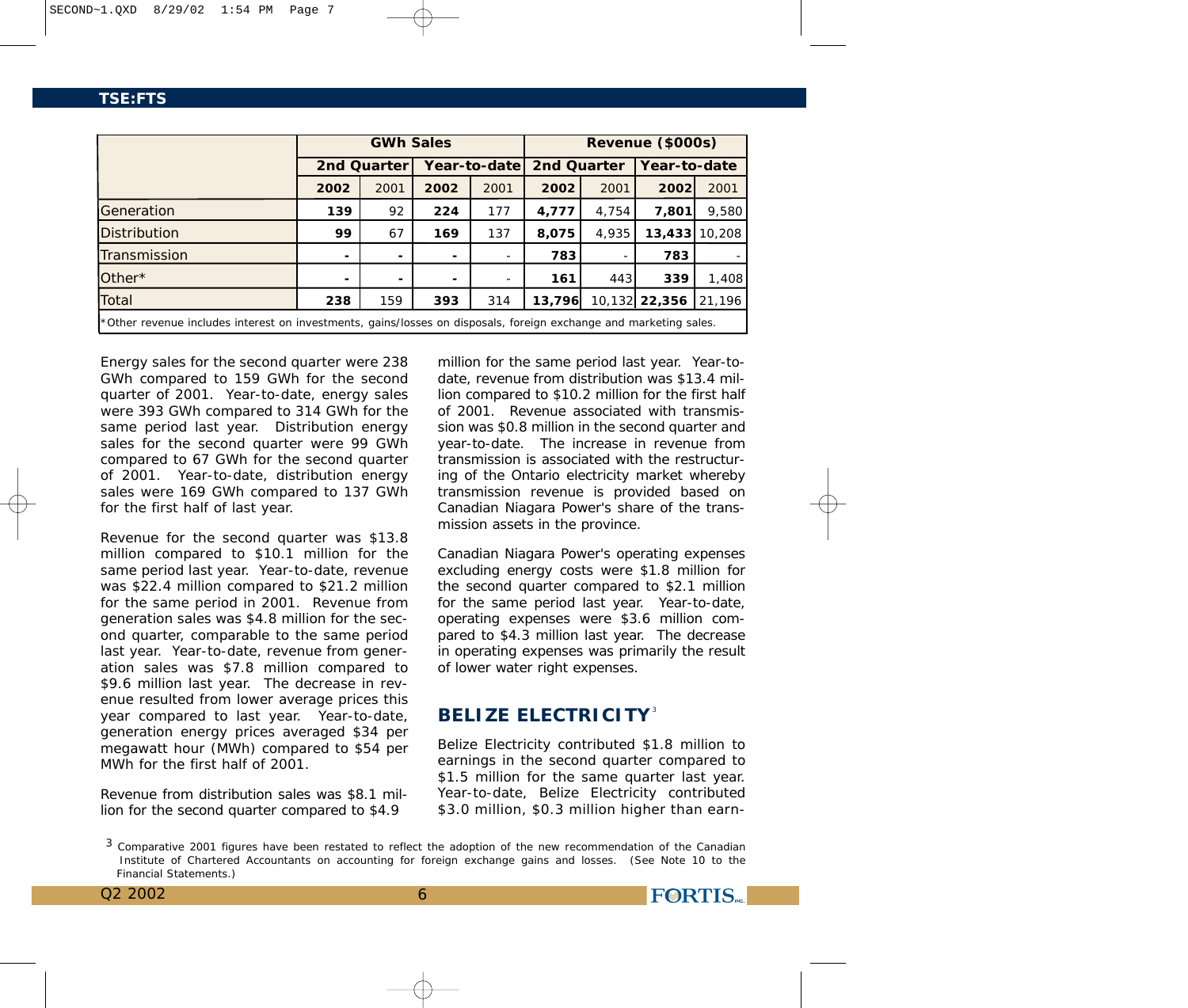#### SECOND~1.QXD 8/29/02 1:54 PM Page 8

# **TSE:FTS**

ings of \$2.7 million for the same period last year. The increase in earnings resulted primarily from increased energy sales partially offset by foreign exchange losses that are recorded in accordance with new accounting standards.

Energy sales for the second quarter were 71 GWh, a six per cent increase over energy sales of 67 GWh for the same period last year. Yearto-date, energy sales were 133 GWh, a 9 GWh increase over energy sales of 124 GWh for the first half of 2001. Continued strong growth in the residential sector and completion of a comprehensive Street Lighting Program contributed to the increase in energy sales.

Revenue for the second quarter was \$20.0 million, a \$1.5 million increase over the same period last year. Year-to-date, revenue was \$38.2 million compared to \$33.9 million for the first half of 2001 reflecting the strong growth in energy sales.

Energy costs for the second quarter were \$9.6 million compared to \$9.0 million for the same period last year. Year-to-date, energy costs were \$18.3 million compared to \$16.6 million for the first half of 2001 consistent with the growth in energy sales.

Belize Electricity's operating expenses excluding energy costs and foreign exchange gains and losses were \$3.4 million for the second quarter compared to \$3.6 million for the second quarter of 2001. Year-to-date, operating expenses excluding energy costs and foreign exchange gains and losses were \$6.8 million compared to \$6.6 million for the first half of last year. In the second quarter, Belize Electricity incurred a foreign exchange loss of \$0.4 million compared to a foreign exchange gain of \$0.2 million for the same period last year. Year-to-date, the company incurred a loss of \$0.5 million compared to a gain of \$0.4 million in the first half of 2001.

Amortization expense for the second quarter was \$2.1 million comparable to the same quarter last year. Year-to-date, amortization expense was \$4.2 million, a \$0.3 million increase over the first half of 2001.

Second quarter financing charges were \$1.7 million comparable to the second quarter last year. Year-to-date, financing charges were \$3.5 million compared to \$2.8 million for the first half of 2001. The increased financing charges are associated with the acquisition of transmission line assets from BECOL in April 2001.

Belize Electricity has adopted the new recommendations of the Canadian Institute of Chartered Accountants (CICA) on accounting for foreign exchange gains and losses. As a result, the 2001 comparative financial statements have been restated to record a \$0.1 million foreign currency gain for the second quarter of 2001 and a \$0.3 million gain for the first half of 2001 associated with longterm debt denominated in Euros. In the second quarter of 2002, Belize Electricity recognized a foreign currency loss of \$0.4 million associated with the same loan. Year-to-date, Belize Electricity recognized a foreign currency loss of \$0.5 million associated with the same loan.

# **BECOL**

In the second quarter, BECOL contributed \$0.5 million to earnings compared to a loss of \$0.1 million for the second quarter of 2001. Year-to-date, BECOL contributed \$0.5 million to earnings, a \$0.8 million increase over last year. The increase in earnings is attributable to increased energy production partially offset by increased financing costs. A significant amount of seasonality is associated with production at the facility with the majority of production taking place in the second half of the year.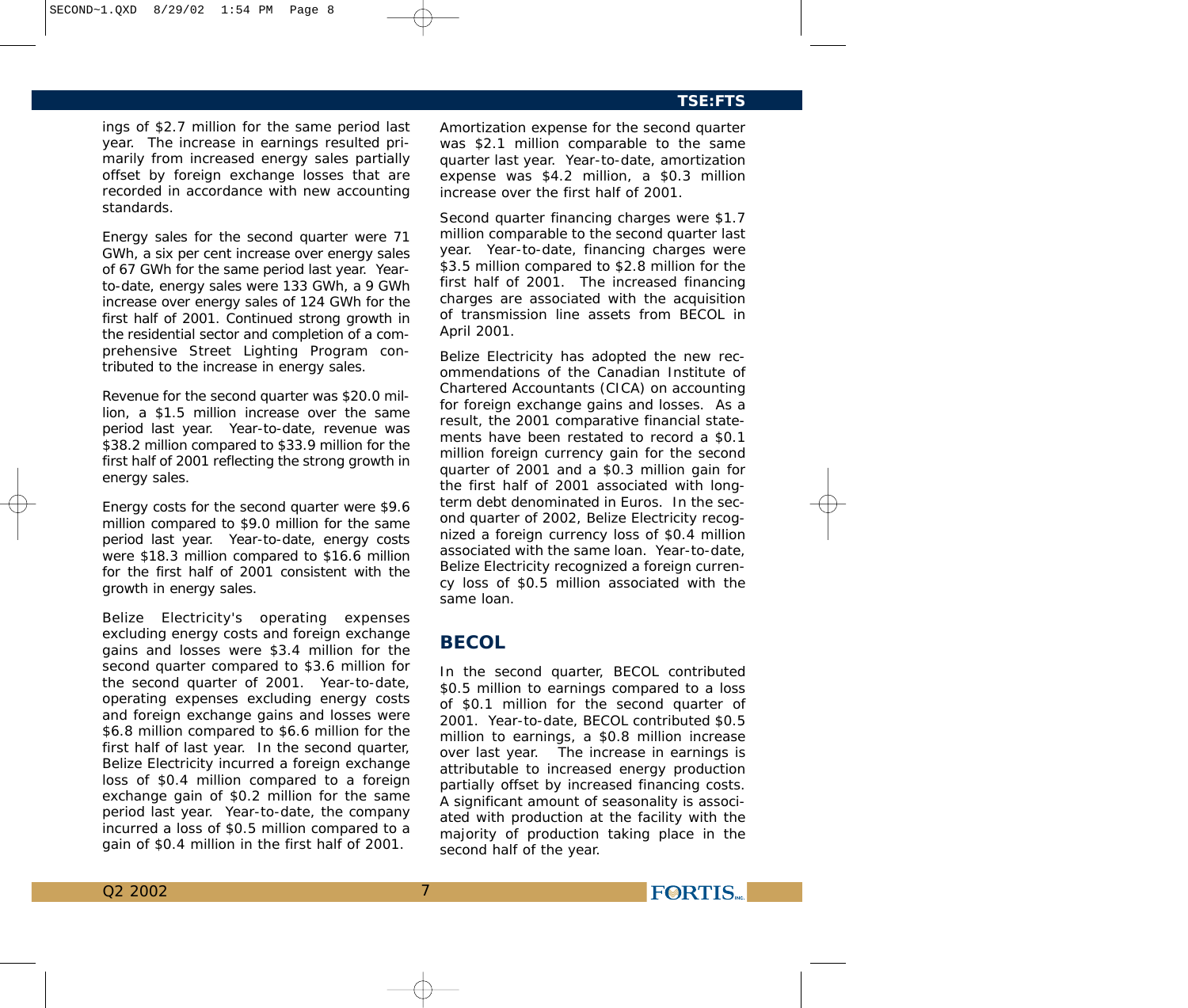Energy production for the second quarter was 17 GWh, almost double production of 9 GWh for the same period last year. Year-to-date, energy production was 29 GWh compared to 24 GWh for the first half of 2001. The increase in energy production is primarily attributable to the higher-than-average rainfall in June.

Revenue for the second quarter was \$3.3 million compared to \$2.4 million for the same period last year. Year-to-date, revenue was \$6.1 million compared to \$4.1 million last year. The increase in revenue is primarily attributable to an additional month's energy sales included in 2002 results, increased energy production and increased interest income associated with the sale of the company's transmission assets.

Operating expenses for the second quarter were \$0.5 million consistent with the same period last year. Year-to-date, operating expenses were \$0.9 million compared to \$0.7 million for the first half of 2001. The increase in operating expenses is timing related as 2002 includes one more month of expenses. Financing costs for the second quarter were \$1.9 million compared to \$1.6 million for the same period last year. Year-to-date, financing costs were \$3.8 million compared to \$2.8 million for the first half of 2001. The \$1.0 million increase in financing costs resulted from the replacement of short-term borrowings with long-term debt and one additional month's interest in 2002.

# **CARIBBEAN UTILITIES**

Fortis owns 22 per cent of the outstanding Class A Ordinary Shares of Caribbean Utilities and accounts for the investment on the cost basis. In the second quarter, dividends of \$1.3 million from Caribbean Utilities were included in the earnings of Fortis compared to \$1.0 million in the second quarter of 2001. Year-to-date, dividends of \$2.4 million were received from Caribbean Utilities compared to

8

\$2.1 million for the first half of 2002. The number of shares held by Fortis has increased to 5.4 million compared to 4.8 million for the first half of last year.

# **NON-UTILITY OPERATIONS**

# **FORTIS PROPERTIES**

Recurring earnings were \$2.5 million for the second quarter compared to \$2.1 million for the second quarter of last year. Year-todate, recurring earnings were \$3.5 million, \$0.6 million higher than for the same period last year. The increase in earnings is the result of increased income from recently acquired commercial properties and increased operating income from hotel properties.

Revenue for the second quarter was \$23.2 million compared to \$19.0 million for the second quarter last year. Year-to-date, revenue was \$41.5 million, \$5.8 million higher than the first half of 2001. The increase in revenue is attributable to the acquisition of properties in the last eight months including TD Place, Cabot Place I and King's Place as well as the opening of the Four Points by Sheraton Hotel in Halifax.

Fortis Properties' occupancy level in its Real Estate Division was 95.1 per cent at June 30, 2002, slightly lower than 96.2 per cent at June 30, 2001. In its Hospitality Division, revenue per available room (REVPAR) for the second quarter was \$65.02 compared to \$58.53 for the same period last year. The increase in REVPAR was the result of an improvement in occupancy and an increase in average room rate.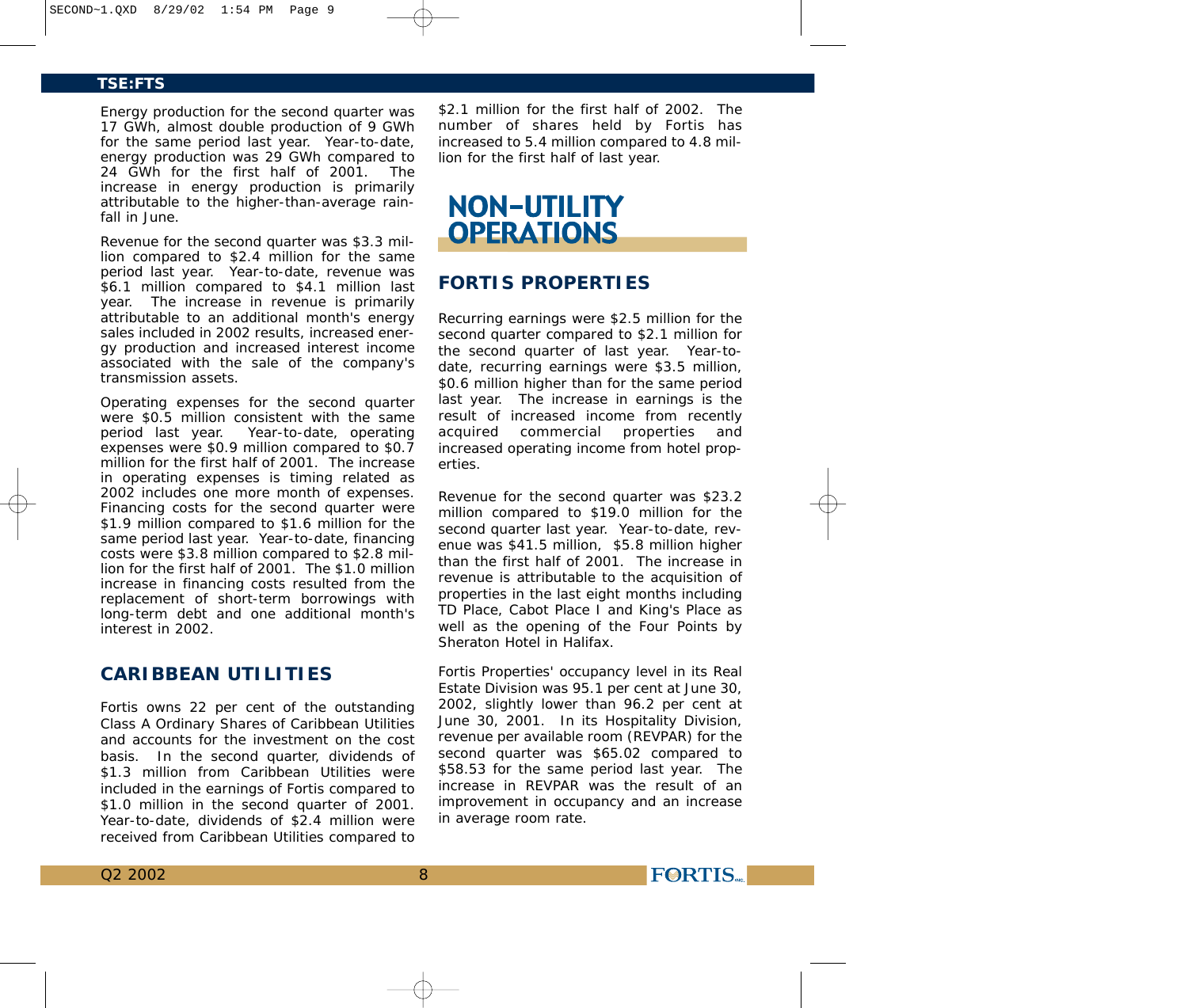In April 2002, Fortis Properties acquired King's Place in downtown Fredericton, New Brunswick for \$27.7 million. King's Place is a 289,437 square foot multi-use office and retail complex located in Fredericton's business district.

In May 2002, Fortis Properties issued \$29 million of 7.42% First Mortgage Bonds for a ten-year term. The financing has been used to finance the recent acquisitions of Cabot Place I and King's Place.

# **CORPORATE**

#### **Corporate Expenses**

Corporate expenses for the second quarter were \$2.0 million compared to \$3.4 million for the same period last year. Year-to-date, corporate expenses were \$3.3 million compared to \$6.5 million for the first half of 2001. The decrease in corporate expenses was primarily due to cessation of goodwill amortization in accordance with new accounting guidelines and a lower effective tax rate in the first half of 2002.



#### **Assets and Liabilities**

Total assets as at June 30, 2002 were \$1.8 billion compared to \$1.5 billion as at June 30, 2001. The increase relates to the acquisition of poles and related infrastructure from Aliant Telecom Inc. together with organic growth of the Corporation's utility asset base and the addition of income-producing properties including TD Place, Cabot Place I, King's Place and the Four Points by Sheraton Hotel in Halifax.

The \$18.8 million increase in accounts receivable was primarily due to the enactment of regulations by the Government of Prince Edward Island resulting in the deferral of energy costs recoverable from customers beginning April 1, 2002 and growth in Belize Electricity's Cost of Power Rate Stabilization Adjustment account.

The \$6.1 million decrease in the assets of discontinued operations resulted from the sale of the assets of Fortis Trust.

The \$12.9 million increase in deferred charges largely resulted from an increase in deferred pension costs at Newfoundland Power.

The \$12.7 million increase in long-term investments resulted from the purchase of 0.7 million shares of Caribbean Utilities during the first half of 2002.

The \$109.4 million increase in long-term debt resulted from the issue of \$71.7 million in financing in November 2001 associated with the acquisition of BECOL, the private placement of \$16.0 million in Unsecured Subordinated Convertible Debentures by Fortis Inc. during the first quarter of 2002 and the issuance of \$29 million First Mortgage Bonds by Fortis Properties in May 2002 partially offset by a \$13.5 million repayment of long-term debt by Newfoundland Power in the third quarter of 2001.

The \$4.1 million increase in deferred credits primarily resulted from contributions in aid of construction by Belize Electricity customers offset by an increase in corporate taxes recoverable.

The assets and liabilities of foreign operations, all of which are self-sustaining, are translated at the exchange rates in effect at the balance sheet dates. The resulting unrealized translation gains and losses are accu-

9

**FORTIS**<sub>NC.</sub>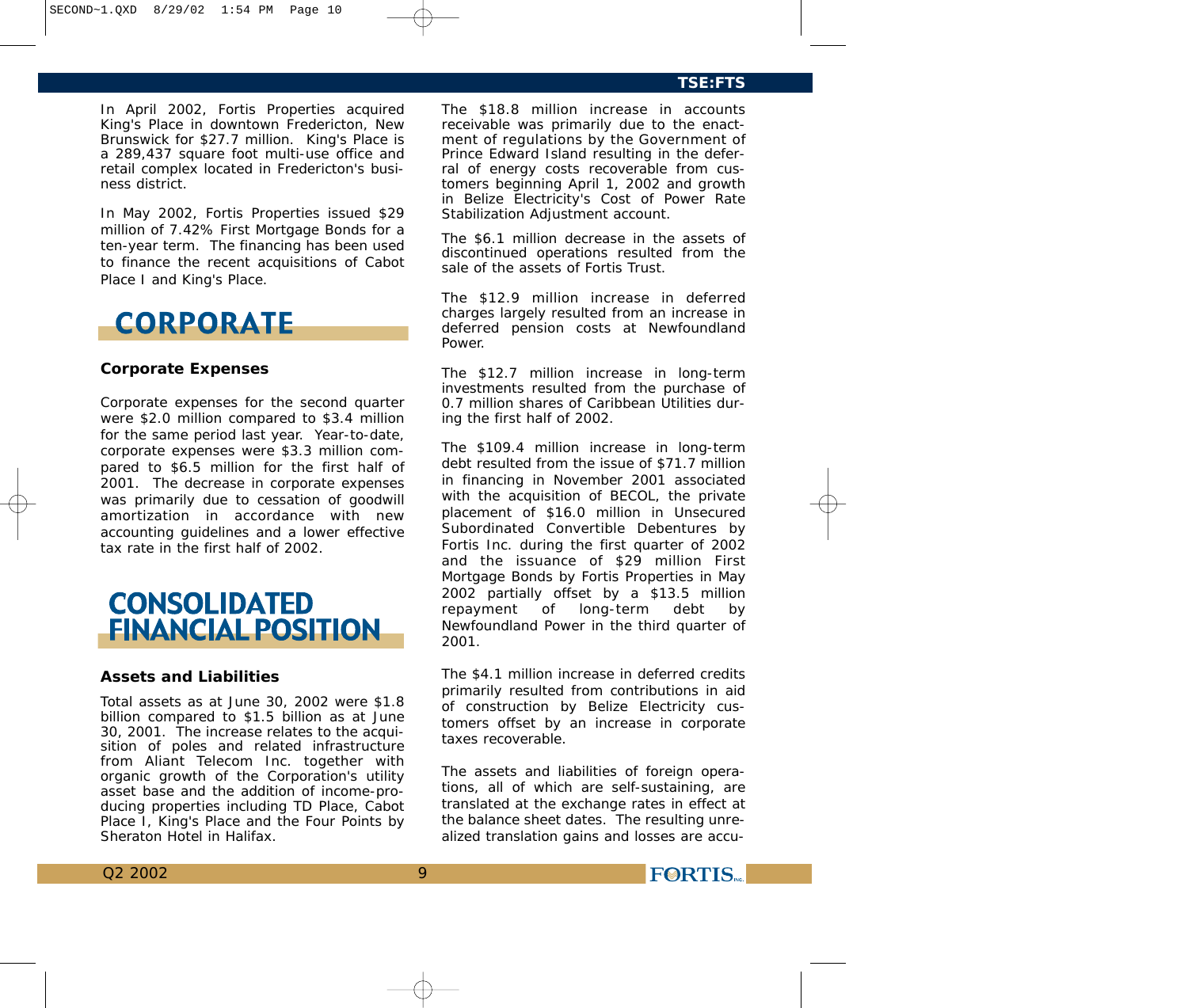mulated as a separate component of common shareholders' equity under the Foreign Currency Translation Adjustment heading. The decrease in the foreign currency translation adjustment since June 2001 reflects the depreciation of the United States dollar compared to the Canadian dollar.

# **Cash Flow**

Cash flow from operations before working capital adjustments for the second quarter was \$32.3 million compared to \$34.6 million for the same period last year.

Cash used in investing totalled \$66.6 million in the second quarter compared to \$11.1

million for the same period last year. In addition to the Corporation's ongoing capital initiatives, expenditures on investing activities included the purchase of King's Place.

Cash from financing in the current quarter was \$84.2 million compared to cash used in financing of \$1.3 million for the same period last year. During the second quarter, the Corporation completed a public offering of two million common shares for net proceeds of \$93.8 million and Fortis Properties issued \$29.0 million in 7.42% First Mortgage Bonds.

**FORTIS** 

*Fortis Inc., on occasion, may include forward-looking statements in its media releases, in other filings with Canadian regulators, in reports to shareholders and in other communications. By their very nature, forward-looking statements are subject to certain risks and uncertainties that may cause actual results to vary from plans, objectives and estimates. Such risks and uncertainties include, but are not limited to general economic, market and business conditions; regulatory developments, weather, competition, etc. Fortis Inc. cautions readers that should certain risks or uncertainties materialize, or should underlying assumptions prove incorrect, actual results may vary significantly from those expected.*

Q2 2002 10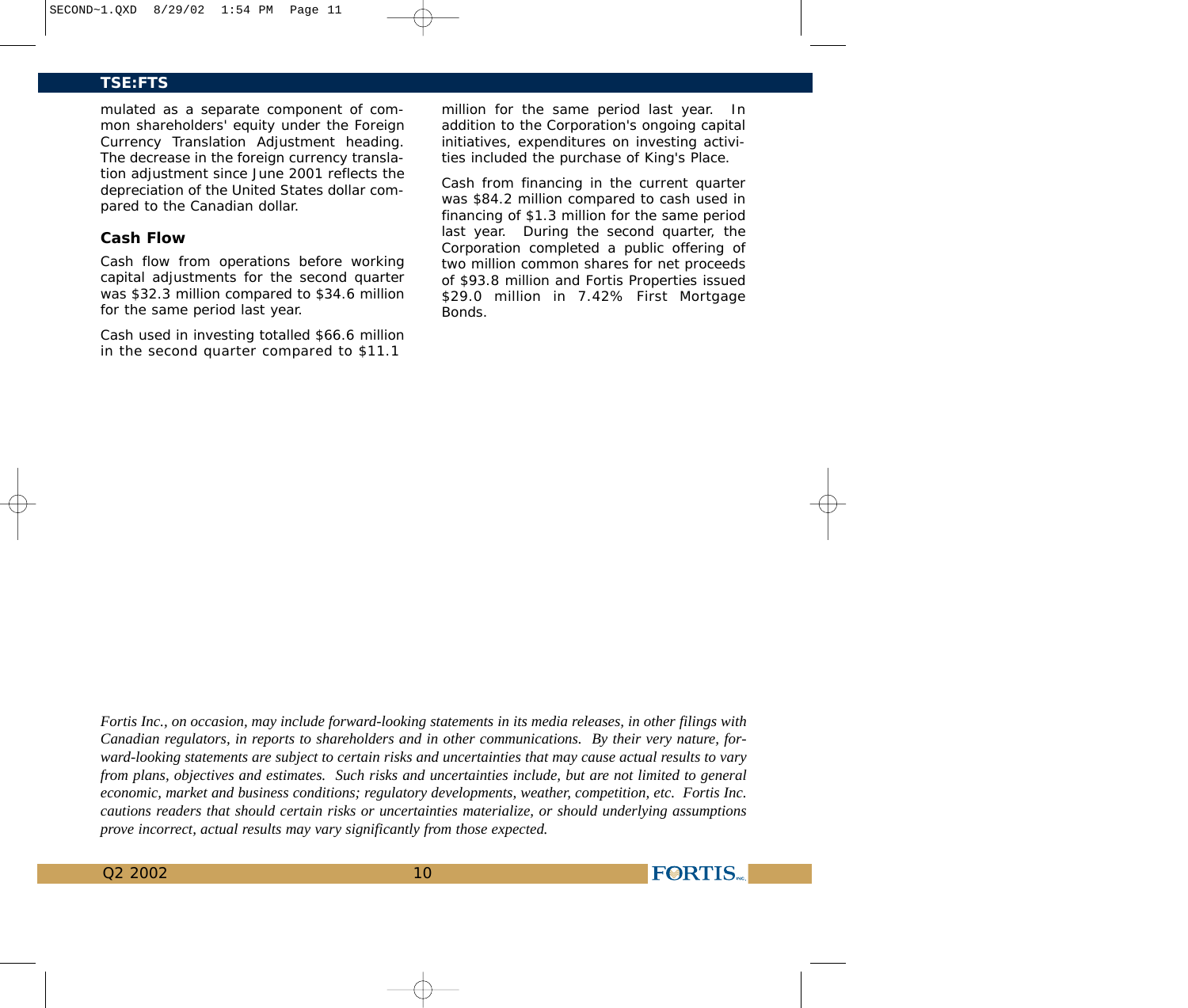|                                                                                                                                                                                                                         | <b>FORTIS</b>                                       |                                                       |                                                     |
|-------------------------------------------------------------------------------------------------------------------------------------------------------------------------------------------------------------------------|-----------------------------------------------------|-------------------------------------------------------|-----------------------------------------------------|
| <b>Consolidated Balance Sheets (Unaudited)</b>                                                                                                                                                                          |                                                     |                                                       |                                                     |
| (in thousands)                                                                                                                                                                                                          | $30 - Jun$<br>2002                                  | $30$ -Jun*<br>2001                                    | $31$ -Dec*<br>2001                                  |
| <b>ASSETS</b>                                                                                                                                                                                                           |                                                     |                                                       |                                                     |
| <b>Current assets</b><br>Cash and cash equivalents<br>Accounts receivable<br>Materials and supplies<br>Assets of discontinued operations                                                                                | \$<br>64,031<br>106,204<br>16,192<br>321<br>186,748 | \$<br>17,613<br>87,395<br>15,446<br>6,425<br>126,879  | \$<br>14,285<br>102,156<br>18,173<br>321<br>134,935 |
| Other assets<br>Corporate income tax deposit<br>Deferred charges                                                                                                                                                        | 6,949<br>93,162<br>100,111                          | 6,949<br>80,254<br>87,203                             | 6,949<br>83,224<br>90,173                           |
| Utilities' capital assets<br>Income producing properties<br>Long-term investments<br>Goodwill (Note 2)                                                                                                                  | 1,082,841<br>263,012<br>94,485<br>32,838            | 989,308<br>204,129<br>81,774<br>34,636                | 1,064,257<br>220,338<br>82,211<br>32,838            |
|                                                                                                                                                                                                                         | \$<br>1,760,035                                     | \$<br>1,523,929                                       | \$<br>1,624,752                                     |
| LIABILITIES AND SHAREHOLDERS' EQUITY<br><b>Current liabilities</b><br>Short-term borrowings<br>Accounts payable and accrued charges<br>Current installments of long-term debt<br>Liabilities of discontinued operations | \$<br>115,056<br>115,747<br>18,928<br>11<br>249,742 | \$<br>145,482<br>91,209<br>10,805<br>1,226<br>248,722 | \$<br>129,882<br>121,898<br>20,644<br>11<br>272,435 |
| Long-term debt<br>Preference shares<br>Deferred credits<br>Non-controlling interest                                                                                                                                     | 791,843<br>50,000<br>70,261<br>35,819               | 690,549<br>50,000<br>66,121<br>33,940                 | 746,092<br>50,000<br>70,283<br>36,421               |
| Shareholders' equity<br>Common shares (Note 4)<br>Foreign currency translation adjustment<br>Retained earnings                                                                                                          | 316,608<br>1,397<br>244,365<br>562,370              | 212,613<br>1,808<br>220,176<br>434.597                | 216,440<br>5,380<br>227,701<br>449.521              |
|                                                                                                                                                                                                                         | \$<br>1,760,035                                     | \$<br>1,523,929                                       | \$<br>1,624,752                                     |

\*Restated, Note 10.

Q2 2002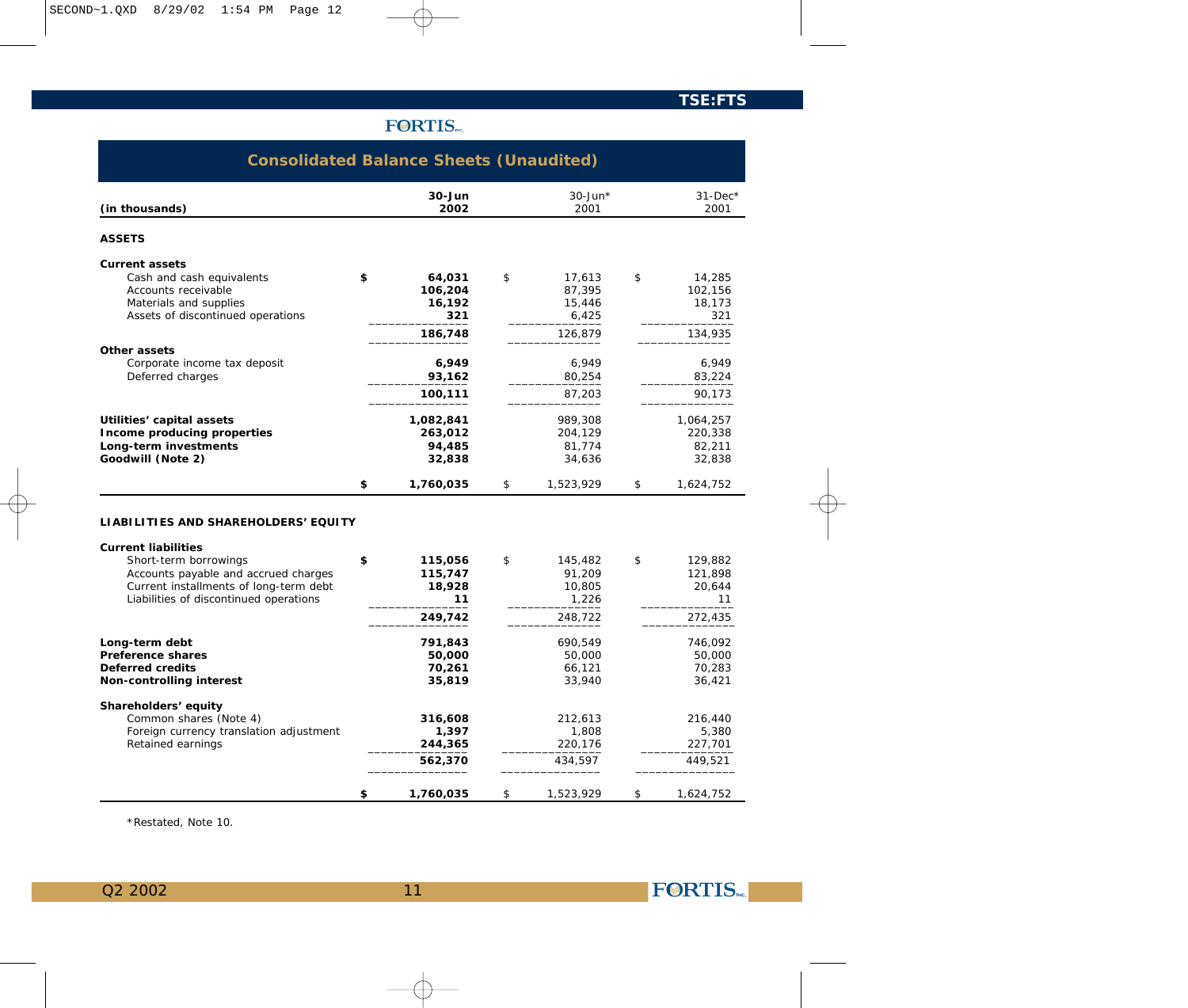# **FORTIS**

# **Consolidated Statements of Earnings (Unaudited) For period ended June 30**

|                                                             | <b>Quarter Ended</b> |                 | <b>Six Months Ended</b> |              |
|-------------------------------------------------------------|----------------------|-----------------|-------------------------|--------------|
| (in thousands)                                              | 2002                 | $2001*$         | 2002                    | $2001*$      |
| Operating revenues<br>\$                                    | 166,565              | \$<br>156,837   | \$349,321               | \$336,274    |
| <b>Expenses</b>                                             |                      |                 |                         |              |
| Operating                                                   | 103,974              | 100,217         | 226,205                 | 220,046      |
| Amortization                                                | 16,885               | 16,978          | 34,648                  | 34,613       |
|                                                             | 120,859              | 117,195         | 260,853                 | 254,659      |
| Operating income                                            | 45,706               | 39,642          | 88,468                  | 81,615       |
| Finance charges                                             |                      |                 |                         |              |
| Interest                                                    | 17,190               | 15,980          | 34,005                  | 32.084       |
| Dividends on preference shares                              | 744                  | 744             | 1,488                   | 1,488        |
| Earnings before income taxes and undernoted items           | 27,772               | 22,918          | 52,975                  | 48,043       |
| Income taxes                                                | 10,197               | 8,718           | 19,654                  | 18,064       |
| Earnings before undernoted items                            | 17,575               | 14,200          | 33,321                  | 29,979       |
| Gain on sale of income producing property, net of tax \$644 |                      | 2,557           |                         | 2,557        |
| Income tax reassessment - Canadian Niagara Power            |                      |                 |                         | 257          |
| Results of discontinued operations                          |                      | 592             |                         | 721          |
| Non-controlling interest                                    | (1,030)              | (801)           | (1, 782)                | (1, 477)     |
| \$<br>Earnings applicable to common share                   | 16,545               | \$<br>16,548 \$ | 31,539                  | \$<br>32,037 |
| Average common shares outstanding (000s)                    | 15,761               | 14,852          | 15,402                  | 14,852       |
| Earnings per common share (\$)                              | \$1.05               | \$1.11          | \$2.05                  | \$2.16       |
| Fully diluted earnings per common share (\$)                | \$1.04               | \$1.11          | \$2.04                  | \$2.15       |

# **Consolidated Statements of Retained Earnings (Unaudited) For period ended June 30**

|                                                                                                   |     | <b>Quarter Ended</b> |                    |           | <b>Six Months Ended</b> |
|---------------------------------------------------------------------------------------------------|-----|----------------------|--------------------|-----------|-------------------------|
| (in thousands)                                                                                    |     | 2002                 | $2001*$            | 2002      | $2001*$                 |
| Balance at beginning of period<br>Change in accounting policy for foreign exchange gains/(losses) | S.  | 235,672 \$           | 210.618 \$ 227.701 |           | 201.683<br>S.<br>435    |
| As restated                                                                                       |     | 235.672              | 210.618            | 227.701   | 202.118                 |
| Earnings applicable to common shares                                                              |     | 16,545               | 16.548             | 31.539    | 32,037                  |
|                                                                                                   |     | 252,217              | 227.166            | 259,240   | 234.155                 |
| Dividends on common shares                                                                        |     | (7, 852)             | (6.990)            | (14, 875) | (13, 979)               |
| Balance at end of period                                                                          | SS. | 244,365              | \$<br>220.176 \$   | 244,365   | 220.176<br>S.           |

12

\* Restated, Note 10

Q2 2002

**FORTIS**<sub>NC.</sub>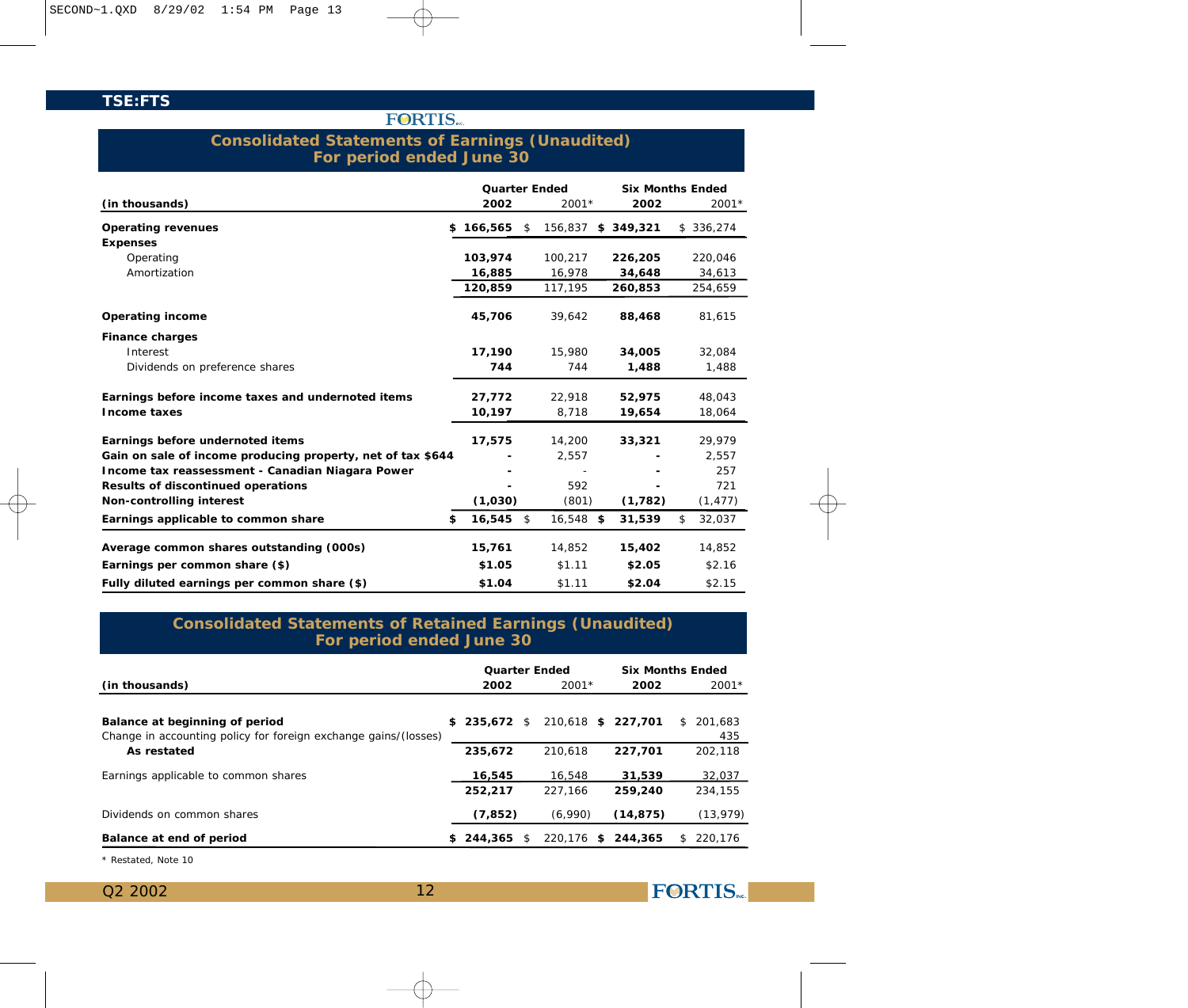# **FORTIS**

# **Consolidated Statements of Cash Flows (Unaudited) For period ended June 30**

|                                                | Quarter Ended            |           |                          | <b>Six Months Ended</b>      |
|------------------------------------------------|--------------------------|-----------|--------------------------|------------------------------|
| (in thousands)                                 | 2002                     | 2001*     | 2002                     | $2001*$                      |
|                                                |                          |           |                          |                              |
| Cash from (used in) operations                 |                          |           |                          |                              |
| Earnings applicable to common shares           | $$16,545$ \$             | 16,548 \$ | 31,539 \$                | 32,037                       |
| Items not affecting cash<br>Amortization       | 16,885                   | 16,978    | 34,648                   | 34,613                       |
| Future income taxes                            | (363)                    | 4,767     | (173)                    | 5,424                        |
| Accrued employee future benefits               | (1, 593)                 | (1, 145)  | (3,660)                  | (3, 185)                     |
| Other                                          | 853                      | (2, 578)  | 2,848                    | (1,902)                      |
|                                                | 32,327                   | 34,570    | 65,202                   | 66,987                       |
| Change in non-cash working capital             | (1, 123)                 | (16, 919) | (14, 354)                | (38, 144)                    |
| Cash from continuing operations                | 31,204                   | 17,651    | 50,848                   | 28,843                       |
| Cash from discontinued operations              |                          | (594)     |                          | (281)                        |
|                                                | 31,204                   | 17,057    | 50,848                   | 28,562                       |
| Cash from (used in) investing                  |                          |           |                          |                              |
| Capital additions                              | (62, 592)                | (25, 852) | (109, 841)               | (44, 354)                    |
| Business acquisitions, net of cash             | $\overline{a}$           | (312)     | $\overline{\phantom{a}}$ | (102, 087)                   |
| Long-term investments                          | (1,989)                  | (239)     | (12, 341)                | (259)                        |
| Proceeds on sale of capital assets             |                          | 10,934    | 4                        | 10,934                       |
| Net assets on wind-up of subsidiary            |                          |           | 137                      |                              |
| Change in corporate tax deposit                | $\overline{\phantom{a}}$ | 6,557     | $\blacksquare$           | 6,687                        |
| Change in deferred charges and credits         | (2,030)                  | (2, 201)  | (4, 779)                 | (8, 540)                     |
|                                                | (66, 611)                | (11, 113) | (126, 820)               | (137,619)                    |
|                                                |                          |           |                          |                              |
| Cash from (used in) financing                  |                          |           |                          |                              |
| Issue of common shares                         | 96,004                   | 1,041     | 100,170                  | 3,319                        |
| Proceeds from long-term debt                   | 41,989                   | 14,911    | 64,176                   | 16,474                       |
| Repayment of long-term debt                    | (4, 861)                 | (4, 745)  | (10, 171)                | (7,690)                      |
| Change in short-term borrowings                | (42,902)                 | (5, 464)  | (13, 864)                | 110,318                      |
| Contributions in aid of construction           | 1,956                    | 406       | 1,949                    | 736                          |
| <b>Dividends</b>                               |                          |           |                          |                              |
| Common shares                                  | (7, 852)                 | (6,990)   | (14, 875)                | (13, 979)                    |
| Subsidiaries to non-controlling shareholders   | (123)                    | (480)     | (961)                    | (932)                        |
|                                                | 84,211                   | (1, 321)  | 126,424                  | 108,246                      |
|                                                |                          |           |                          |                              |
| Effect of exchange rates on cash               | (864)                    | 191       | (706)                    | (8)                          |
| Change in cash and cash equivalents            | 47,940                   | 4,814     | 49,746                   | (819)                        |
| Cash and cash equivalents, beginning of period | 16,091                   | 12,799    | 14,285                   | 18,432                       |
| Cash and cash equivalents, end of period       | \$64,031<br>\$           |           | 17,613 \$ 64,031 \$      | 17,613                       |
| *Restated, Note 10                             |                          |           |                          |                              |
| Q2 2002<br>13                                  |                          |           |                          | <b>FORTIS</b> <sub>NC.</sub> |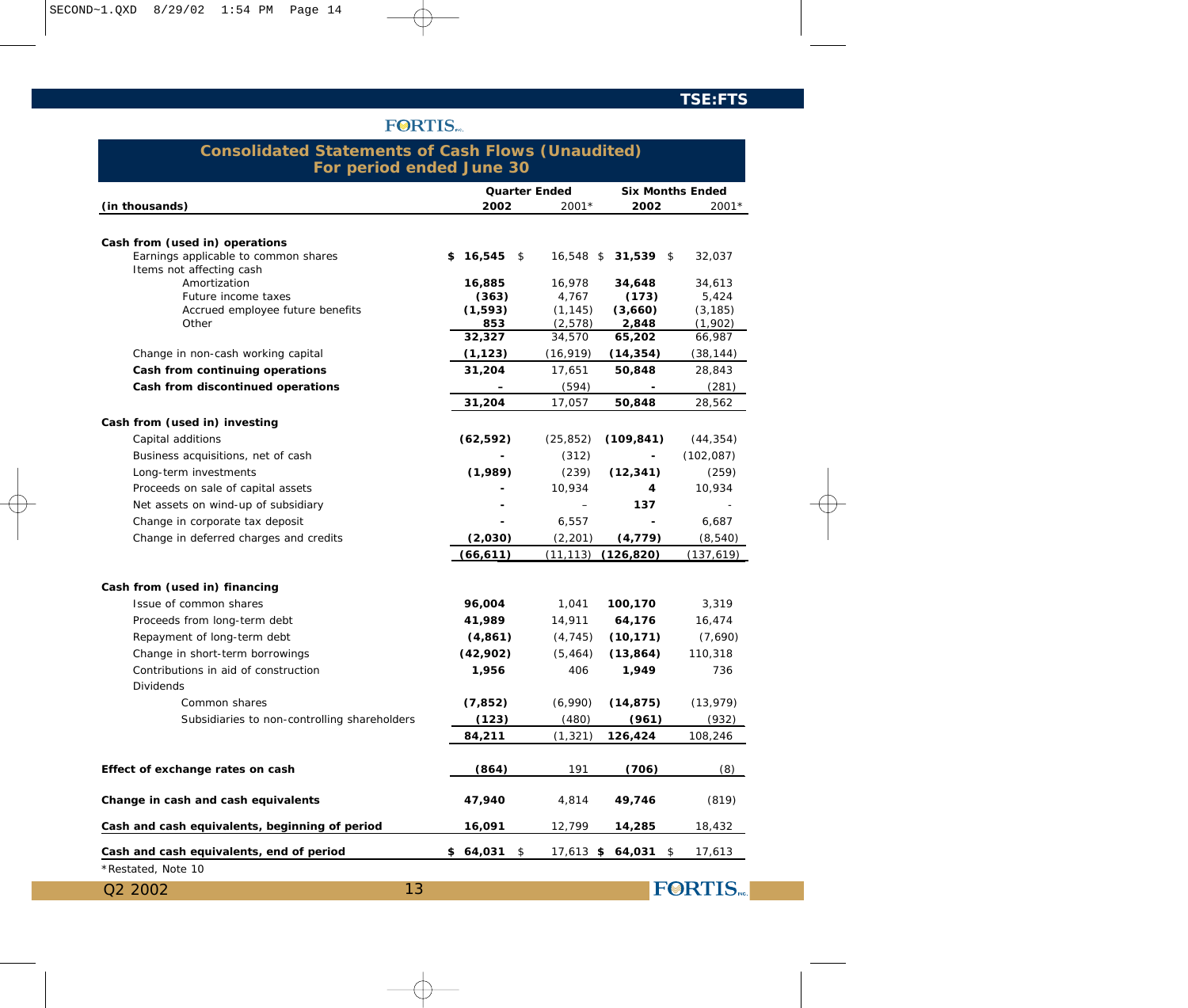# **FORTIS**

# **NOTES TO CONSOLIDATED FINANCIAL STATEMENTS (Unaudited) June 30, 2002**

### **1. Basis of Presentation**

These interim consolidated financial statements have been prepared in accordance with Canadian generally accepted accounting principles for interim financial statements and do not include all of the disclosures normally found in the Fortis Inc. ("the Corporation") annual consolidated financial statements. These interim consolidated financial statements should be read in conjunction with the Corporation's consolidated financial statements for the year ended December 31, 2001.

These financial statements have been prepared following the same accounting policies and methods as those used in preparing the most recent annual financial statements.

#### **2. Significant Accounting Policies**

### *Goodwill*

Prior to January 1, 2002, goodwill was amortized on a straight-line basis from the dates of acquisition. In accordance with the adoption of new accounting standards introduced in 2001, CICA Handbook Section 3062, the Corporation discontinued amortization of all goodwill effective January 1, 2002.

Under the new standards, goodwill and intangible assets with indefinite lives are no longer amortized but, instead, are tested for impairment at least annually by comparing their values with their book values. Any impairment in value is charged against income for the period.

#### *Stock-based compensation*

Effective January 1, 2002, the Corporation adopted the recommendations of Handbook Section 3870 issued by the CICA, which establishes standards for recognition, measurement and disclosure of stock-based compensation. See Note 5 for further details.

#### *Foreign exchange gains and losses*

The Corporation has adopted the new recommendations of the CICA on accounting for foreign exchange gains and losses. See Note 10 for further details.

**FORTIS** 

| O2 2002 |  |
|---------|--|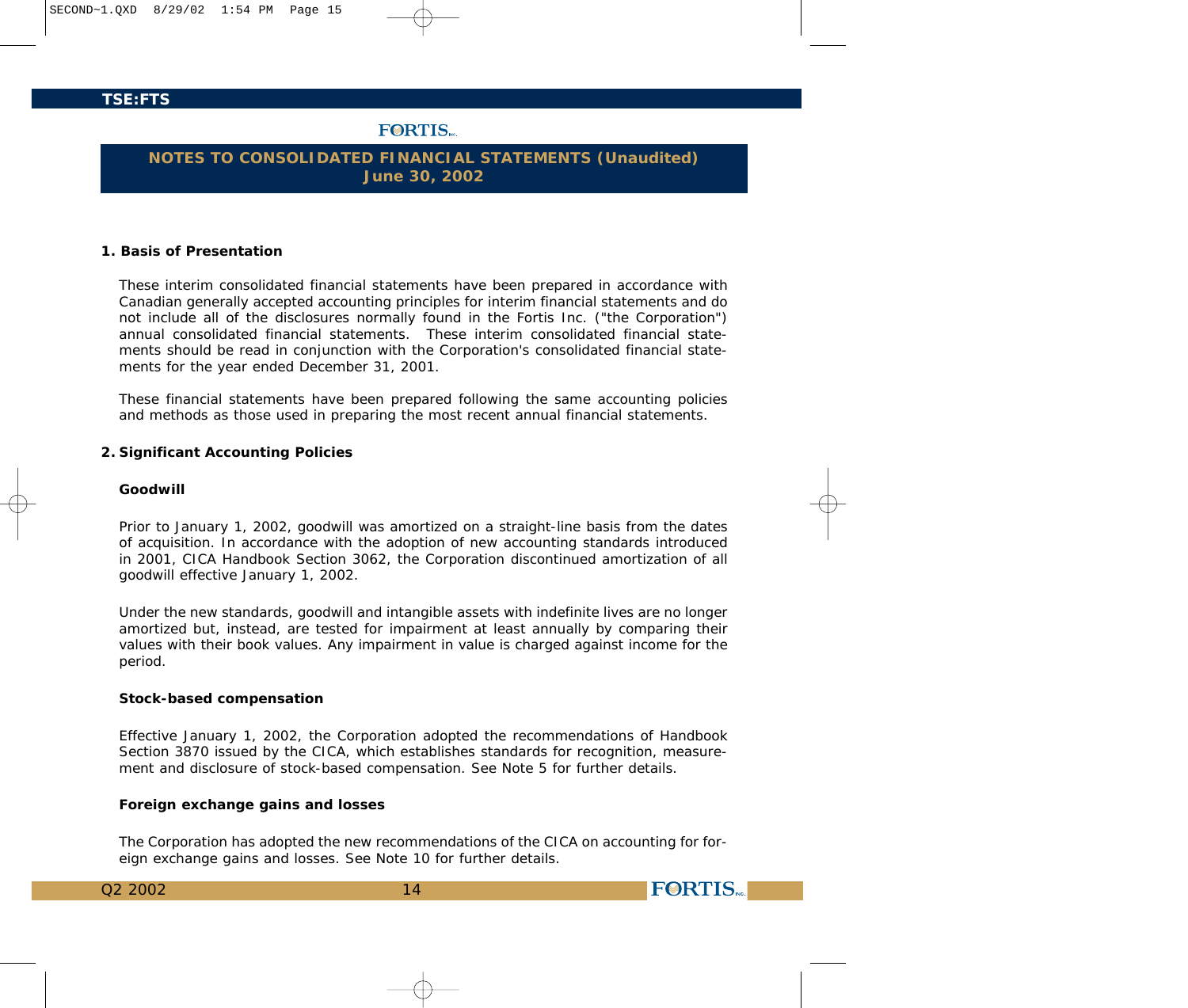#### **3. Seasonal Nature of Operations**

Interim results will fluctuate due to the seasonal nature of electricity demand and water flows as well as the timing and recognition of regulatory decisions. Consequently, interim results are not necessarily indicative of annual results.

Newfoundland and Labrador Board of Commissioners of Public Utilities has ordered provision of a weather normalization account for Newfoundland Power to adjust for the effect of variations in weather and streamflow when compared to long-term averages. As a result, electricity sales revenue and purchased power expense are reported on a weather-adjusted basis.

## **4. Capital Stock**

#### Authorized

- (a) an unlimited number of Common Shares without nominal or par value;
- (b) an unlimited number of First Preference Shares, Series A without nominal or par value;
- (c) an unlimited number of First Preference Shares, Series B without nominal or par value.

| Common shares were issued during the period for cash as follows: |  |  |  |  |
|------------------------------------------------------------------|--|--|--|--|
|------------------------------------------------------------------|--|--|--|--|

|                              |                            | <b>Quarter Ended</b><br>June 30, 2002 |                            | Year-to-date<br>June 30, 2002 |  |  |
|------------------------------|----------------------------|---------------------------------------|----------------------------|-------------------------------|--|--|
|                              | Number of<br><b>Shares</b> | Amount<br>(in 000s)                   | Number of<br><b>Shares</b> | Amount<br>(in 000s)           |  |  |
| Balance, beginning of period | 15,088,248                 | 220,605<br>\$                         | 14,980,507                 | \$216,440                     |  |  |
| Consumer Share Purchase Plan | 7.538                      | 367                                   | 17,332                     | 834                           |  |  |
| Dividend Reinvestment Plan   | 9.878                      | 480                                   | 20,570                     | 990                           |  |  |
| Employee Share Purchase Plan | (1)                        | (1)                                   | 12,713                     | 606                           |  |  |
| Public offering              | 2,000,000                  | 95,157                                | 2,000,000                  | 95,157                        |  |  |
| Executive, Director and 2002 |                            |                                       |                            |                               |  |  |
| <b>Stock Option Plans</b>    |                            |                                       | 74,542                     | 2,582                         |  |  |
|                              | 17,105,664                 | 316,609<br>£.                         | 17,105,664                 | 316,609<br>\$                 |  |  |

*(1) Shares under this plan were issued in July 2002 versus June in the previous year.*

At June 30, 2002, 3,468,012 common shares remained in reserve for issuance under the terms of the above plans.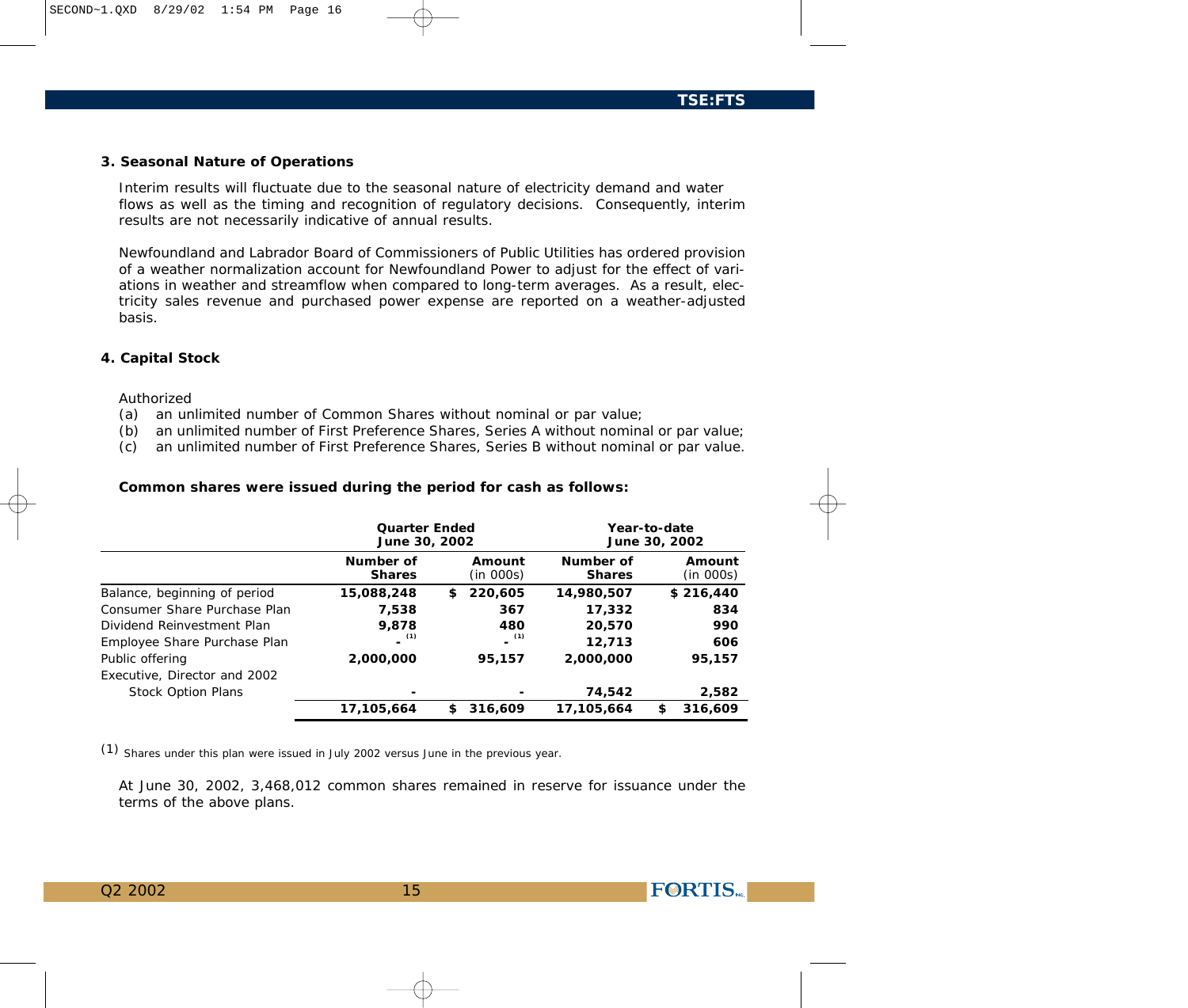#### **Stock Options**

The Corporation is authorized to grant certain key employees of Fortis Inc. and its subsidiaries and directors of Fortis Inc. options to purchase common shares of the Corporation.

|                                  | Quarter ended         |          | Year-to-date    |
|----------------------------------|-----------------------|----------|-----------------|
| Number of Options:               | June 30, 2002         |          | June 30, 2002   |
|                                  |                       |          |                 |
| Outstanding, beginning of period | 362,306               |          | 436,848         |
| Granted                          | 180,298               |          | 180,298         |
| Exercised                        |                       |          | (74, 542)       |
| Cancelled                        | (1,568)               |          | (1,568)         |
|                                  | 541,036               |          | 541,036         |
| Range of Exercise Prices:        |                       |          |                 |
| Granted                          | \$<br>48.14           | \$       | 48.14           |
| Exercised                        | \$                    | \$       | $29.15 - 45.12$ |
| Outstanding at June 30           | \$<br>$29.15 - 48.14$ | \$       | $29.15 - 48.14$ |
| Details of stock options         | Number of             | Exercise | Expiry          |
| outstanding are as follows:      | <b>Shares</b>         | Price    | Date            |
|                                  | 49,709                | \$45.67  | 2003            |
|                                  | 20,000                | \$45.12  | 2003            |
|                                  | 53,466                | \$36.83  | 2004            |
|                                  | 63,492                | \$29.15  | 2005            |
|                                  | 30,000                | \$38.27  | 2006            |
|                                  | 144,071               | \$38.27  | 2011            |
|                                  | 180,298               | \$48.14  | 2012            |
|                                  | 541,036               |          |                 |

The stock options which expire in 2012 vest evenly over a four-year period, commencing in 2002. At June 30, 2002, the Corporation had three stock-based compensation plans: Executive Stock Option Plan, the Directors' Stock Option Plan and the 2002 Stock Option Plan. The 2002 Stock Option Plan was adopted at the Annual and Special Meeting on May 15, 2002 to ultimately replace the Executive and Directors' Stock Option Plans. The Directors' and Executive Stock Options Plans will cease to exist when all outstanding options are exercised or expire in or before 2011.

Q2 2002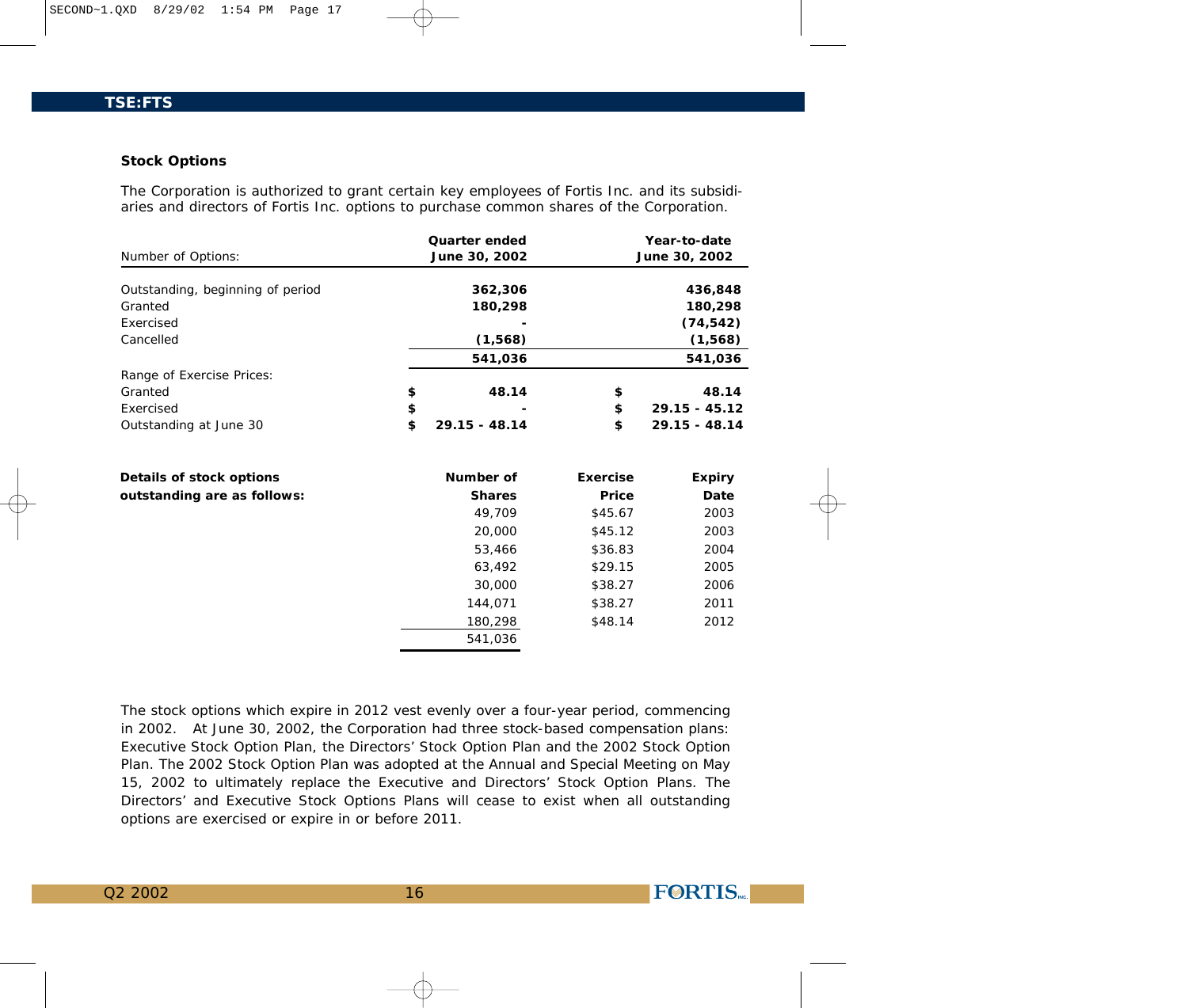**FØRTIS** 

## **Earnings per common share**

The Corporation calculates earnings per common share on the weighted average number of common shares outstanding. The year-to-date weighted average common shares outstanding is 15,401,805 and 14,852,422 at June 30, 2002 and 2001, respectively. The quarter ended weighted average common shares outstanding is 15,760,720 and 14,852,422 at June 30, 2002 and 2001, respectively. Fully diluted earnings per common share are calculated using the treasury method.

Earnings per common share before and after discontinued operations are as follows:

|                                |        | Quarter ended |         | Year-to-date |  |
|--------------------------------|--------|---------------|---------|--------------|--|
|                                |        | June 30       | June 30 |              |  |
| Earnings per common share      | 2002   | 2001          | 2002    | 2001         |  |
|                                |        |               |         |              |  |
| <b>Basic</b>                   |        |               |         |              |  |
| Before discontinued operations | \$1.05 | \$1.07        | \$2.05  | \$2.11       |  |
| After discontinued operations  | \$1.05 | \$1.11        | \$2.05  | \$2.16       |  |
|                                |        |               |         |              |  |
| <b>Fully diluted</b>           |        |               |         |              |  |
| Before discontinued operations | \$1.04 | \$1.07        | \$2.04  | \$2.11       |  |
| After discontinued operations  | \$1.04 | \$1.11        | \$2.04  | \$2.15       |  |

## **5. Stock-based Compensation**

On May 15, 2002, the Corporation issued 180,298 options on Common Shares under its 2002 Stock Option Plan at the five-day average trading price of \$48.14. These options vest evenly over a four-year period on each anniversary of the date of grant. The options expire ten years after the date of grant.

The fair market value of the options granted was estimated on the date of grant using the Black-Scholes fair value option-pricing model and the following assumptions:

|                                | June 30, 2002 |
|--------------------------------|---------------|
|                                |               |
| Dividend Yield                 | 4.07%         |
| <b>Expected Volatility</b>     | 13.00%        |
| Risk-free Interest Rate        | 5.30%         |
| Weighted-average Expected Life | 7.5 years     |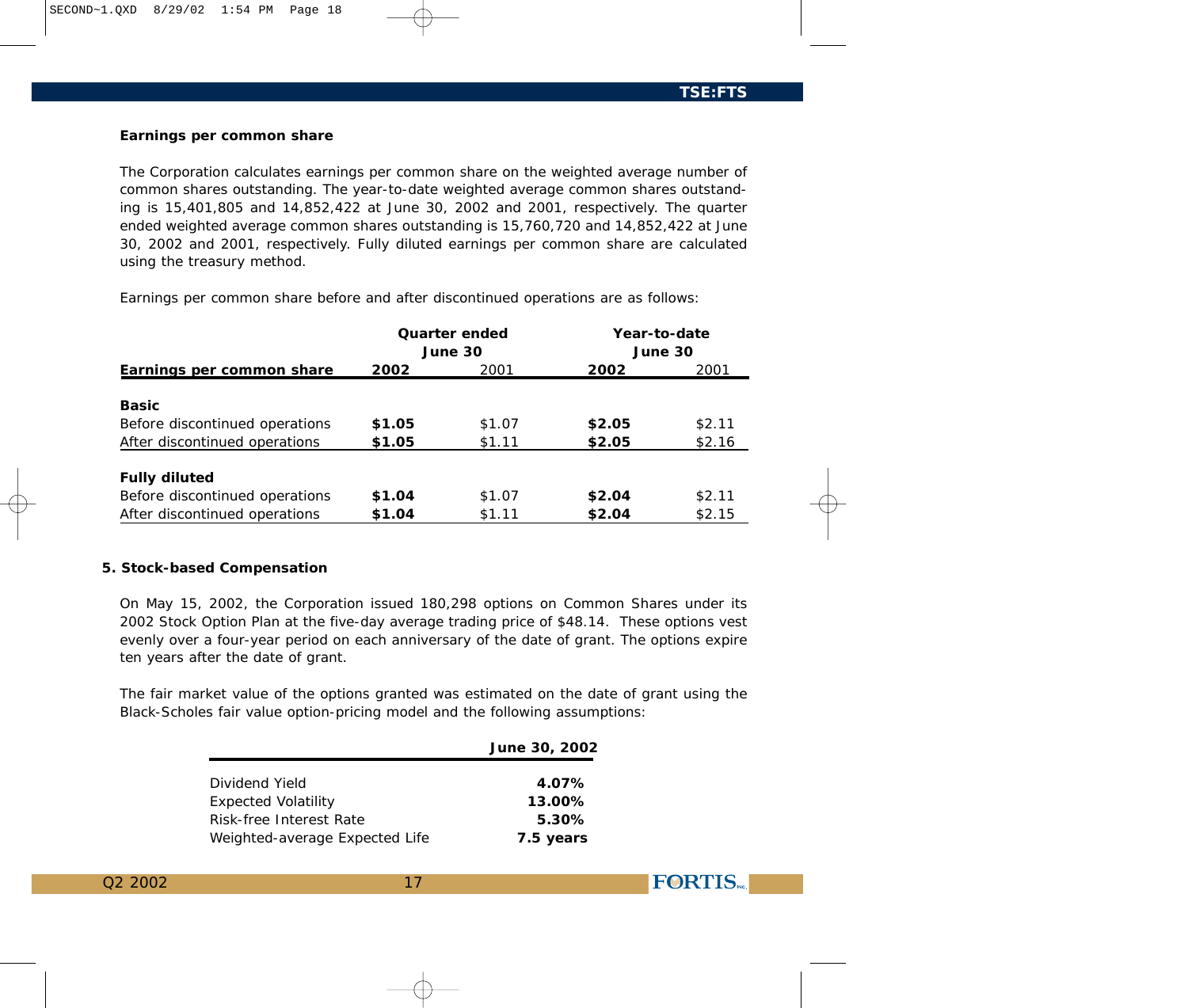The Corporation currently records no compensation expense upon the issuance of stock options under its Stock Option Plans. Had the Corporation used the fair value method, the compensation expense would be amortized over the four-year vesting period of the options. Upon exercise, the proceeds of the option is credited to capital stock at the option price. Therefore, an exercise of options below the current market price has a dilutive effect on capital stock and shareholders' equity.

Under the fair value method, pro-forma compensation expense would have increased by \$0.1 million resulting in a pro-forma earnings for the three months ended June 30, 2002 of \$16.4 million and a pro-forma earnings for the six months ended June 30, 2002 of \$31.4 million.

Based on these pro-forma earnings, basic earnings per share for the three- and six- month periods ended June 30, 2002 would have been \$1.04 and \$2.04, respectively. Fully diluted earnings per share for the three- and six- month periods ended June 30, 2002 would have been \$1.04 and \$2.03, respectively.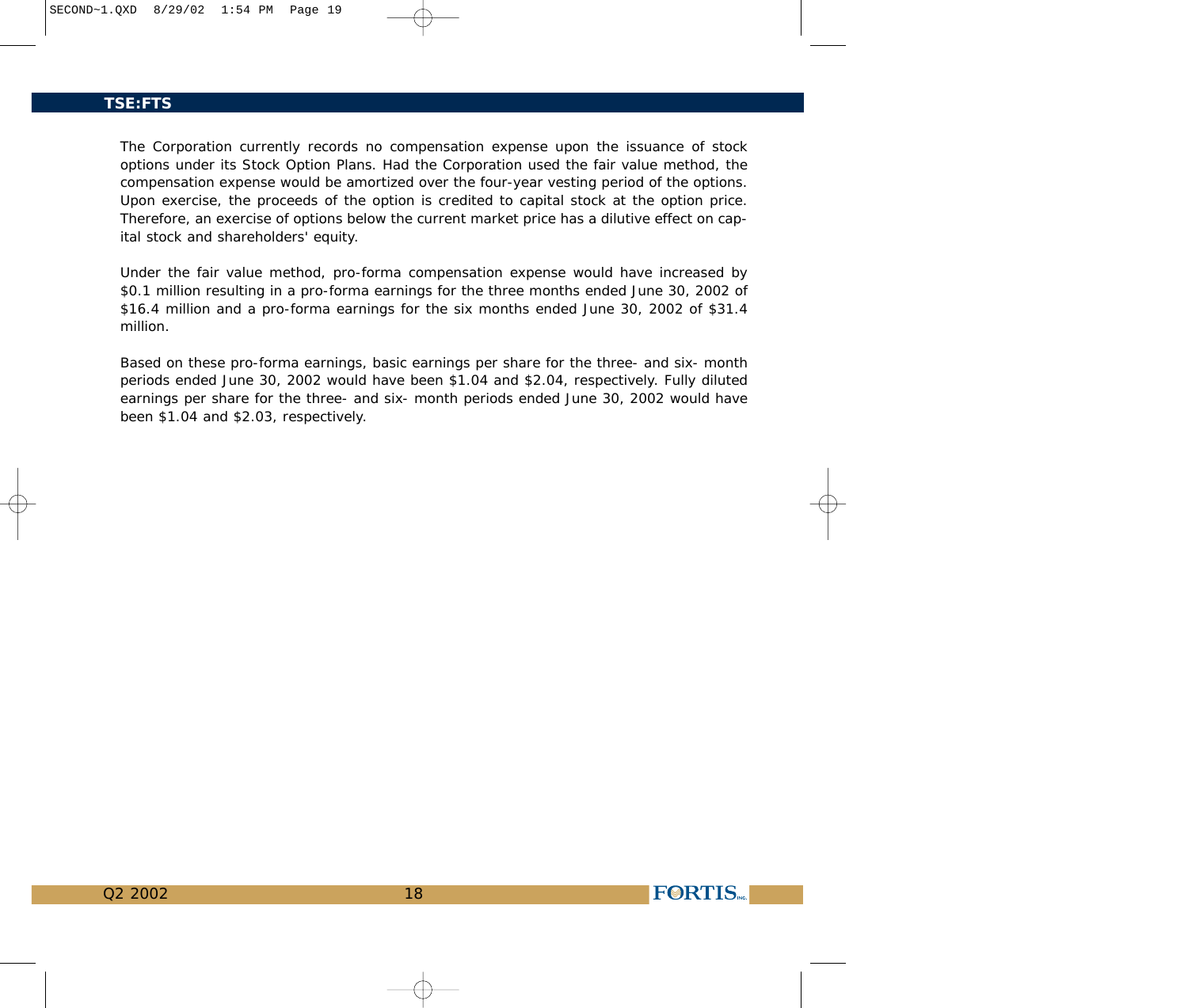Information by reportable segment is as follows:

| Three months ended<br>June 30, 2002<br>(in thousands of dollars)                | Newfoundland<br>Power           | Maritime<br>Electric      | Canadian<br>Niagara<br>Power | <b>Belize</b><br>Electricity | <b>BECOL</b>         | Non-<br>Utility         | Corporate                       | Inter-segment<br><b>Eliminations</b> | Consolidated                        |
|---------------------------------------------------------------------------------|---------------------------------|---------------------------|------------------------------|------------------------------|----------------------|-------------------------|---------------------------------|--------------------------------------|-------------------------------------|
| Operating revenues<br>Operating expenses<br>Amortization                        | 91.440<br>58,907<br>10.491      | 23,225<br>15,233<br>2,442 | 6.898<br>3.766<br>389        | 20.017<br>13,414<br>2.064    | 3.272<br>479<br>410  | 23,241<br>14,085<br>934 | 2.336<br>351<br>155             | (3.864)<br>(2, 261)                  | 166.565<br>103.974<br>16,885        |
| Operating income<br>Finance charges<br>Income taxes<br>Non-controlling interest | 22.042<br>6.539<br>6.276<br>153 | 5,550<br>2.139<br>1,556   | 2.743<br>427<br>899          | 4.539<br>1.675<br>248<br>850 | 2.383<br>1.871<br>56 | 8.222<br>3.694<br>2.000 | 1,830<br>3.192<br>(782)<br>(29) | (1,603)<br>(1,603)                   | 45,706<br>17.934<br>10.197<br>1,030 |
| Earnings                                                                        | 9,074                           | 1,855                     | 1,417                        | 1,766                        | 456                  | 2,528                   | (551)                           |                                      | 16,545                              |
| Goodwill                                                                        |                                 | 19,858                    | 12,980                       |                              |                      |                         |                                 |                                      | 32,838                              |
| Identifiable assets, excluding<br>Goodwill                                      | 696,385                         | 249,912                   | 35,704                       | 211,247                      | 105,318              | 273,125                 | 183,076                         | (27, 570)                            | 1,727,197                           |
| Capital expenditures                                                            | 10,885                          | 3.928                     | 770                          | 3.396                        | 334                  | 29.157                  | 14,122                          |                                      | 62,592                              |

| Three months ended<br>June 30, 2001<br>(in thousands of dollars) | Newfoundland<br>Power | Maritime<br>Electric | Canadian<br>Niagara<br>Power | Belize<br>Electricity | <b>BECOL</b> | Non-<br>Utility | Corporate | Inter-segment<br><b>Eliminations</b> | Consolidated |
|------------------------------------------------------------------|-----------------------|----------------------|------------------------------|-----------------------|--------------|-----------------|-----------|--------------------------------------|--------------|
| Operating revenues                                               | 88,773                | 24,261               | 5,066                        | 18,520                | 2,411        | 18,950          | 1,047     | (2, 191)                             | 156,837      |
| Operating expenses                                               | 58,618                | 15,714               | 2,084                        | 12,448                | 547          | 11,149          | 945       | (1, 288)                             | 100,217      |
| Amortization                                                     | 9,808                 | 2,505                | 343                          | 2,097                 | 444          | 955             | 826       |                                      | 16,978       |
| Operating income                                                 | 20,347                | 6.042                | 2,639                        | 3.975                 | 1.420        | 6.846           | (724)     | (903)                                | 39,642       |
| Finance charges                                                  | 6,726                 | 2,407                | 286                          | 1,543                 | 1,577        | 3,187           | 1,901     | (903)                                | 16,724       |
| Income taxes                                                     | 4,443                 | 1,606                | 1,051                        | 229                   |              | 1,583           | (194)     |                                      | 8,718        |
| Non-controlling interest                                         | 156                   |                      |                              | 698                   | (26)         |                 | (27)      |                                      | 801          |
|                                                                  | 9,022                 | 2,029                | 1,302                        | 1,505                 | (131)        | 2,076           | (2, 404)  |                                      | 13,399       |
| Gain on sale of income                                           |                       |                      |                              |                       |              |                 |           |                                      |              |
| producing property                                               |                       |                      |                              |                       |              | 2,557           |           |                                      | 2,557        |
| Results of discontinued                                          |                       |                      |                              |                       |              |                 |           |                                      |              |
| operations                                                       |                       |                      |                              |                       |              | 592             |           |                                      | 592          |
| Earnings                                                         | 9,022                 | 2,029                | 1,302                        | 1,505                 | (131)        | 5,225           | (2, 404)  |                                      | 16,548       |
| Goodwill                                                         |                       | 20,423               | 13,910                       |                       |              | 303             |           |                                      | 34,636       |
| Identifiable assets, excluding                                   |                       |                      |                              |                       |              |                 |           |                                      |              |
| Goodwill                                                         | 639,680               | 235,882              | 32,677                       | 189,364 102,536       |              | 221,529         | 95,532    | (27, 907)                            | 1,489,293    |
| Capital expenditures                                             | 9,838                 | 4,095                | 934                          | 6,845                 |              | 4,092           | 48        |                                      | 25,852       |

1 Dividends received from Caribbean Utilities Company, Ltd. are included in Corporate operating revenues.

<u>ত</u>

FORTIS-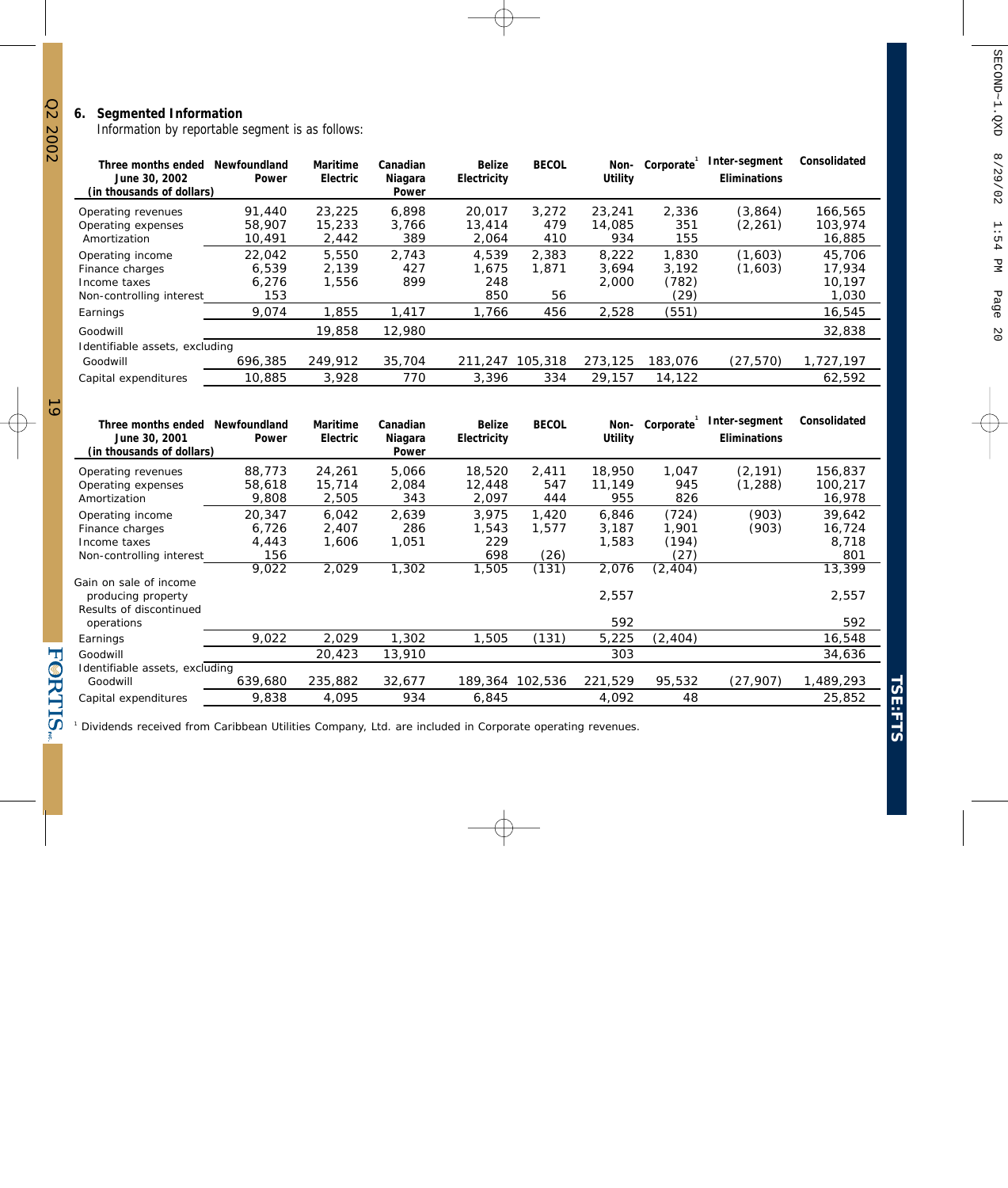| Year to Date<br>June 30, 2002<br>(in thousands of dollars) | Newfoundland<br>Power | Maritime<br>Electric | Canadian<br>Niagara<br>Power | <b>Belize</b><br>Electricity | <b>BECOL</b> | Non-<br>Utility | Corporate        | Inter-segment<br>Eliminations | Consolidated      |
|------------------------------------------------------------|-----------------------|----------------------|------------------------------|------------------------------|--------------|-----------------|------------------|-------------------------------|-------------------|
| Operating revenues                                         | 206,864               | 48,324               | 11,178                       | 38.175                       | 6.093        | 41,502          | 5.087            | (7,902)                       | 349,321           |
| Operating expenses<br>Amortization                         | 139,432<br>21.659     | 32,267<br>4,888      | 5.695<br>775                 | 25,587<br>4,188              | 858<br>836   | 26,343<br>1.999 | 676<br>303       | (4,653)                       | 226,205<br>34,648 |
| Operating income                                           | 45,773                | 11.169               | 4.708                        | 8,400                        | 4.399        | 13,160          | 4,108            | (3, 249)                      | 88,468            |
| Finance charges                                            | 13,173                | 4.636                | 640                          | 3.460                        | 3.843        | 6.760           | 6.230            | (3, 249)                      | 35,493            |
| Income taxes<br>Non-controlling interest                   | 12,944<br>306         | 2,957                | 1,580                        | 472<br>1,452                 | 83           | 2,938           | (1, 237)<br>(59) |                               | 19,654<br>1,782   |
| Earnings                                                   | 19,350                | 3.576                | 2.488                        | 3.016                        | 473          | 3,462           | (826)            |                               | 31,539            |
| Goodwill                                                   |                       | 19,858               | 12,980                       |                              |              |                 |                  |                               | 32,838            |
| Identifiable assets, excluding                             |                       |                      |                              |                              |              |                 |                  |                               |                   |
| Goodwill                                                   | 696,385               | 249.912              | 35,704                       | 211,247                      | 105,318      | 273,125         | 183,076          | (27, 570)                     | 1,727,197         |
| Capital expenditures                                       | 27,810                | 7,668                | 1,168                        | 7,022                        | 441          | 44,466          | 21,266           |                               | 109.841           |

| Year to Date<br>June 30, 2001<br>(in thousands of dollars)                                         | Newfoundland<br>Power                      | Maritime<br>Electric              | Canadian<br>Niagara<br>Power   | <b>Belize</b><br>Electricity            | <b>BECOL</b>                    | Non-<br>Utility                   | Corporate                                  | Inter-segment<br><b>Eliminations</b> | Consolidated                                  |
|----------------------------------------------------------------------------------------------------|--------------------------------------------|-----------------------------------|--------------------------------|-----------------------------------------|---------------------------------|-----------------------------------|--------------------------------------------|--------------------------------------|-----------------------------------------------|
| Operating revenues<br>Operating expenses<br>Amortization                                           | 204,855<br>139,291<br>20,635               | 48,745<br>32,225<br>4,958         | 10,598<br>4,317<br>702         | 33,938<br>22,869<br>3,918               | 4,077<br>708<br>889             | 35,739<br>22,329<br>1,859         | 2,203<br>1,285<br>1,652                    | (3,881)<br>(2,978)                   | 336,274<br>220,046<br>34,613                  |
| Operating income<br>Finance charges<br>Income taxes<br>Non-controlling interest                    | 44.929<br>13,479<br>9,951<br>313<br>21,186 | 11,562<br>4,843<br>2,948<br>3,771 | 5,579<br>549<br>2,370<br>2,660 | 7,151<br>2,755<br>419<br>1,261<br>2,716 | 2,480<br>2,848<br>(42)<br>(326) | 11,551<br>6,262<br>2,419<br>2,870 | (734)<br>3,739<br>(43)<br>(55)<br>(4, 375) | (903)<br>(903)                       | 81,615<br>33,572<br>18,064<br>1,477<br>28,502 |
| Gain on sale of income<br>producing property<br>Income tax reassessment-<br>Canadian Niagara Power |                                            |                                   | 257                            |                                         |                                 | 2,557                             |                                            |                                      | 2,557<br>257                                  |
| Results of discontinued<br>operations<br>Earnings                                                  | 21,186                                     | 3,771                             | 2,917                          | 2,716                                   | (326)                           | 721<br>6,148                      | (4, 375)                                   |                                      | 721<br>32,037                                 |
| Goodwill<br>Identifiable assets, excluding                                                         |                                            | 20,423                            | 13,910                         |                                         |                                 | 303                               |                                            |                                      | 34,636                                        |
| Goodwill<br>Capital expenditures                                                                   | 639,680<br>15,630                          | 235,882<br>7,853                  | 32,677<br>1,626                | 189,364 102,536<br>11,553               |                                 | 221,529<br>7,499                  | 95,532<br>193                              | (27, 907)                            | 1,489,293<br>44,354                           |

1 Dividends received from Caribbean Utilities Company, Ltd. are included in Corporate operating revenues.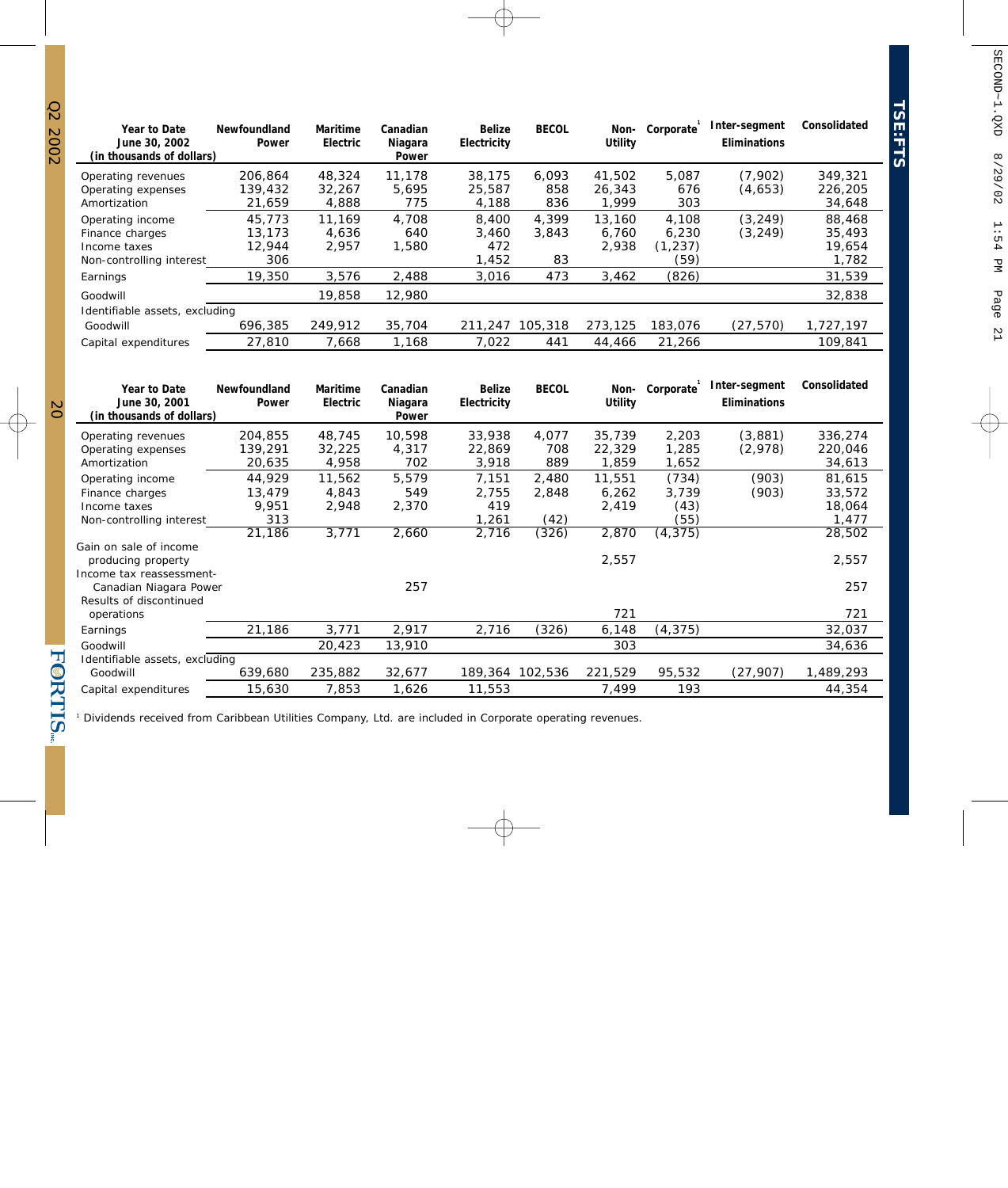## **7. Long-term Debt**

During March 2002, the Corporation issued US\$10 million of Unsecured Subordinated Convertible Debentures bearing an interest rate of 6.75 per cent per annum, payable semiannually on January 31 and July 31 in each year, and maturing on March 12, 2012. The Debentures may be redeemed by Fortis at par at any time on or after March 12, 2007, and are convertible, at the option of the holder, into Fortis Common Shares at C\$58.20 per share. The Debentures are subordinated to all other indebtedness of Fortis, other than subordinated indebtedness ranking equally with the Debentures.

During May 2002, Fortis Properties Corporation issued \$29 million in Series 1 First Mortgage Bonds. The First Mortgage Bonds bear an interest rate of 7.42 per cent per annum and are secured by a first mortgage charge on Cabot Place I located in St. John's, Newfoundland and Labrador and King's Place located in Fredericton, New Brunswick.

## **8. Commitments**

On May 8, 2002, the Corporation entered into an agreement to acquire a 100 per cent interest in Cornwall Street Railway Light and Power Company Limited for an aggregate purchase price of \$67 million. The closing of the transaction is subject to obtaining required regulatory approval. Upon acquiring the required approvals, the transaction is expected to close in the third quarter of 2002.

#### **9. Subsequent Event**

In July 2002, the Corporation acquired the remaining fifty per cent interest in Canadian Niagara Power Company, Limited for an aggregate purchase price of \$49 million.

#### **10. Comparative Figures**

On May 15, 2001, amendments to the Maritime Electric Company Limited Regulation Act were passed enabling the Lieutenant Governor in Council to make regulations amending basic rates. The regulations have application as of January 1, 2001 and came into effect on October 13, 2001. As a result of the amendments, the comparative consolidated earnings have increased by \$3.5 million from the earnings previously reported in the June 30, 2001 Interim Consolidated Statement of Earnings.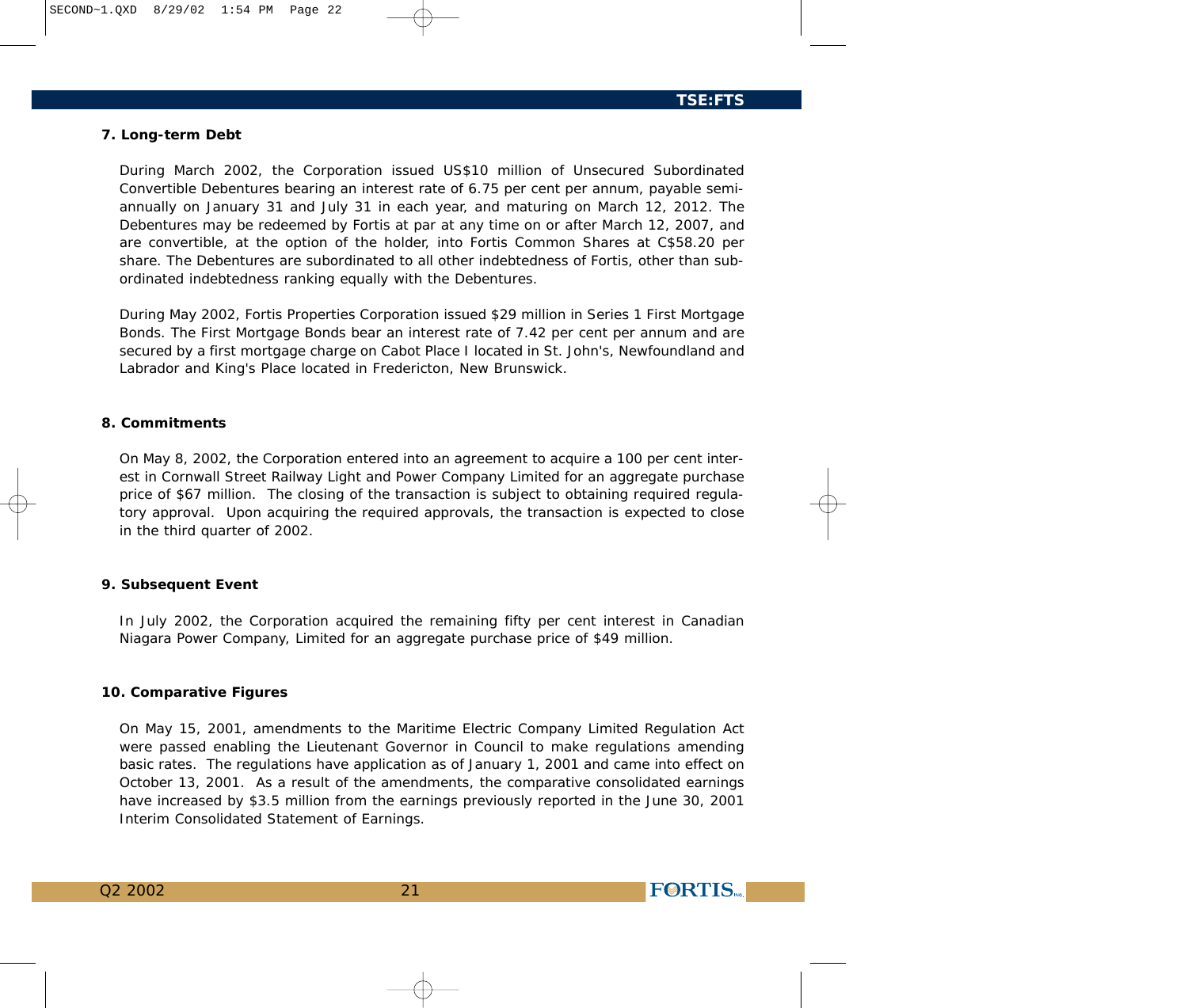On January 1, 2002, the Corporation adopted the new recommendation of the CICA on accounting for foreign exchange gains and losses which requires the recognition of foreign exchange gains and losses on long-term debt directly into income. The recommendation was applied retroactively and comparative financial statements have been restated to reflect this change. The cumulative effect of the change associated with long-term debt of Belize Electricity denominated in Euros, as of January 1, 2001, was a \$0.4 million increase in opening retained earnings and a \$0.2 million increase in non-controlling interest. The June 30, 2001 financial statements have been restated to record a \$0.2 million increase in earnings applicable to common shares. The impact of foreign currency losses for the three- and sixmonth periods ended June 30, 2002 are \$0.4 million and \$0.5 million, respectively.